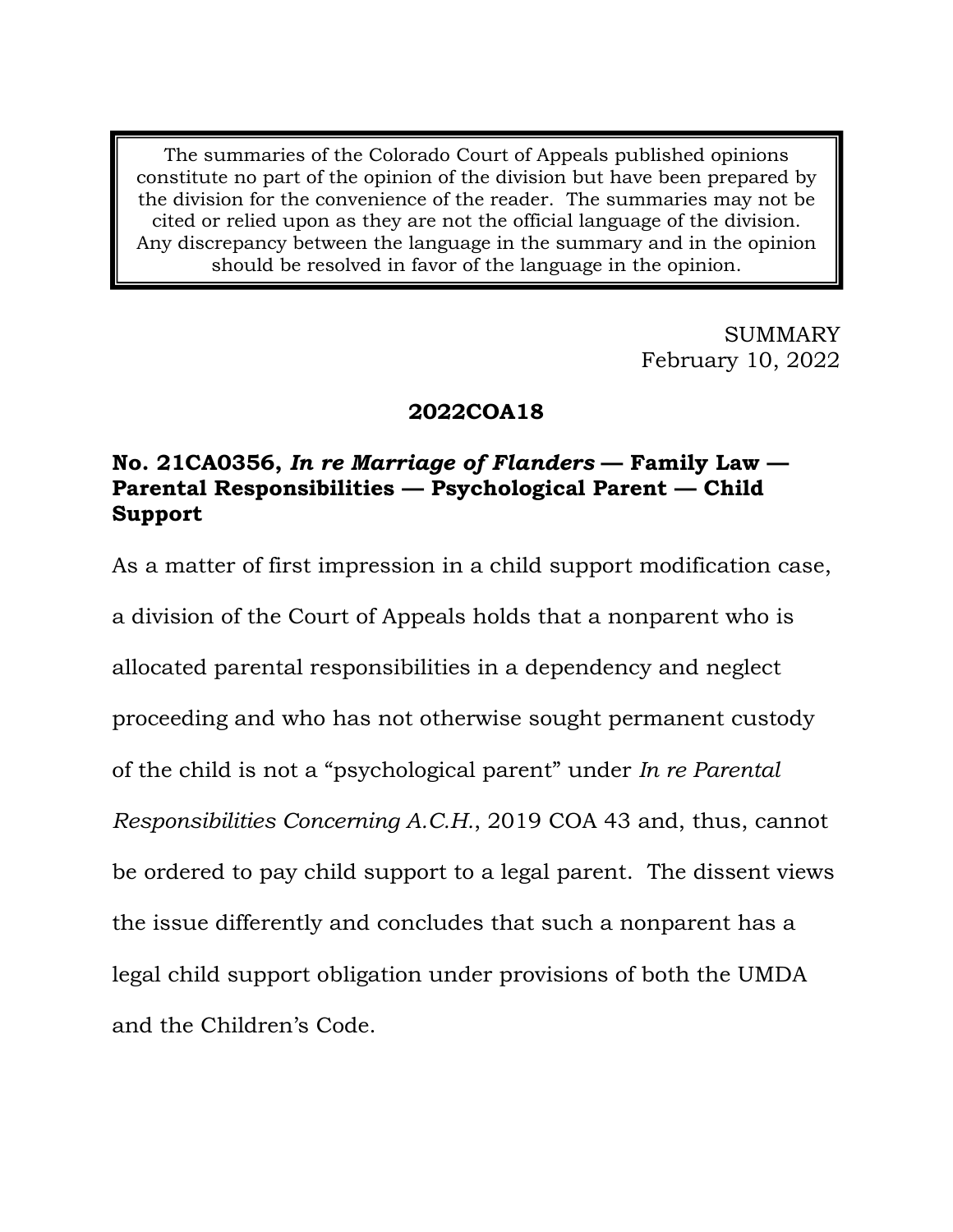#### Court of Appeals No. 21CA0356 Boulder County District Court No. 11DR637 Honorable Nancy W. Salomone, Judge

In re the Marriage of

Kayla Ann Bergeson-Flanders,

Petitioner,

and

Bryon Almon Flanders,

Appellant,

and Concerning Lori J. Moore,

Intervenor-Appellee.

#### ORDER AFFIRMED

Division IV Opinion by JUDGE FREYRE J. Jones, J., concurs Tow, J., dissents

Announced February 10, 2022

RoweLaw, LLC, R. William Rowe, Denver, Colorado, for Appellant

No Appearance for Intervenor-Appellee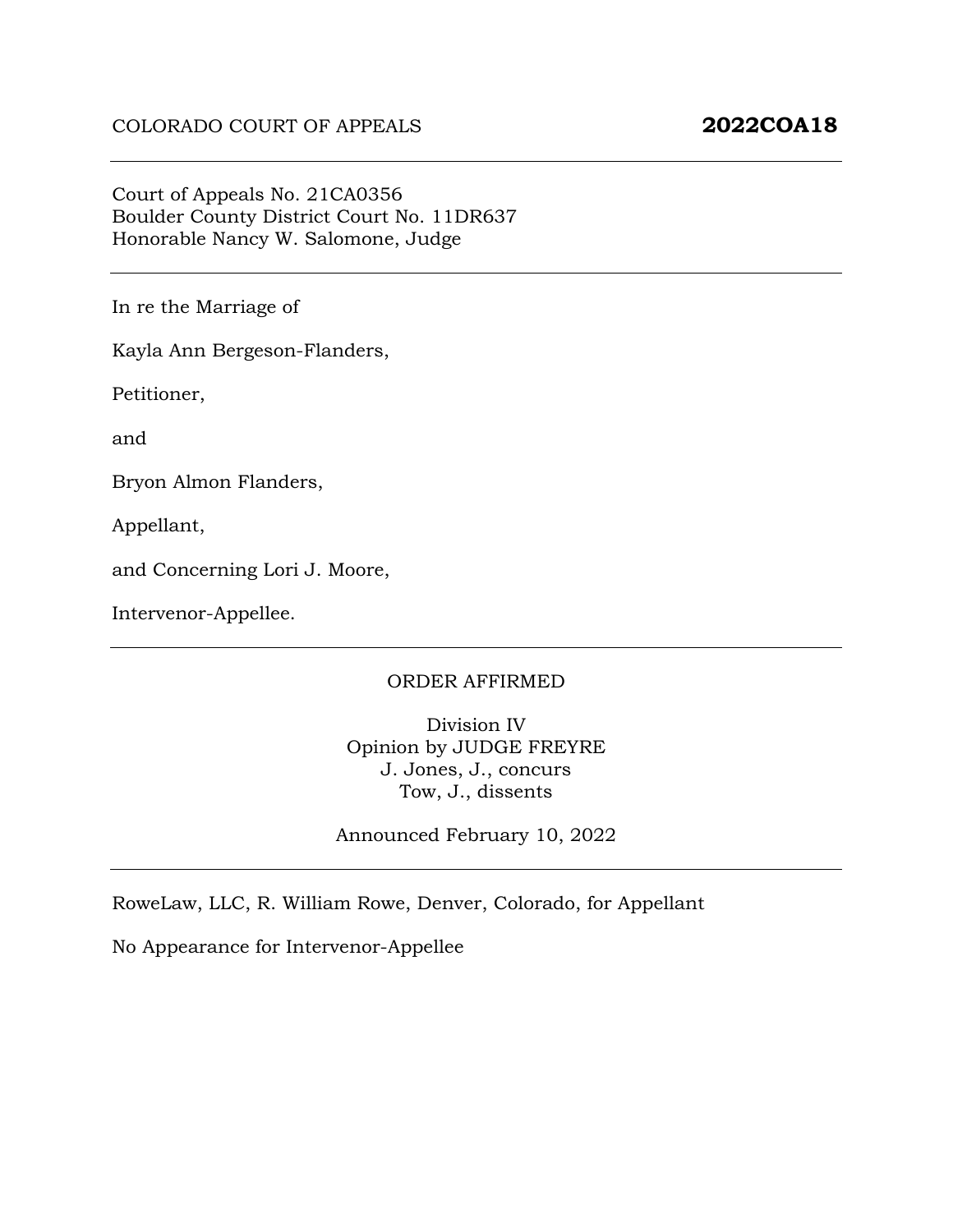¶ 1 Sometimes when parents struggle to properly care for a child, a nonparent relative or friend volunteers to assume parental responsibilities to avoid the child being placed in foster care and to preserve the parent-child relationship. In this child support obligation case, we must decide whether such a nonparent must pay child support to the child's legal parent when that parent resumes a relationship with the child. Relying on *In re Parental Responsibilities Concerning A.C.H.*, 2019 COA 43, the child's father contends that the maternal grandmother, who was allocated parental responsibilities in a dependency and neglect proceeding, should be ordered to pay him child support. In *A.C.H.*, a division of this court held that a stepfather, who had fought for and obtained an allocation of parental responsibilities, was a "psychological parent" and could be ordered to pay child support to the child's legal parent. *Id.* at ¶¶ 3-5, 35. We conclude, under the circumstances here, that a nonparent who is allocated parental responsibilities in a dependency and neglect proceeding and has not otherwise initiated an independent action for parental responsibilities is not a "psychological parent" obligated to pay child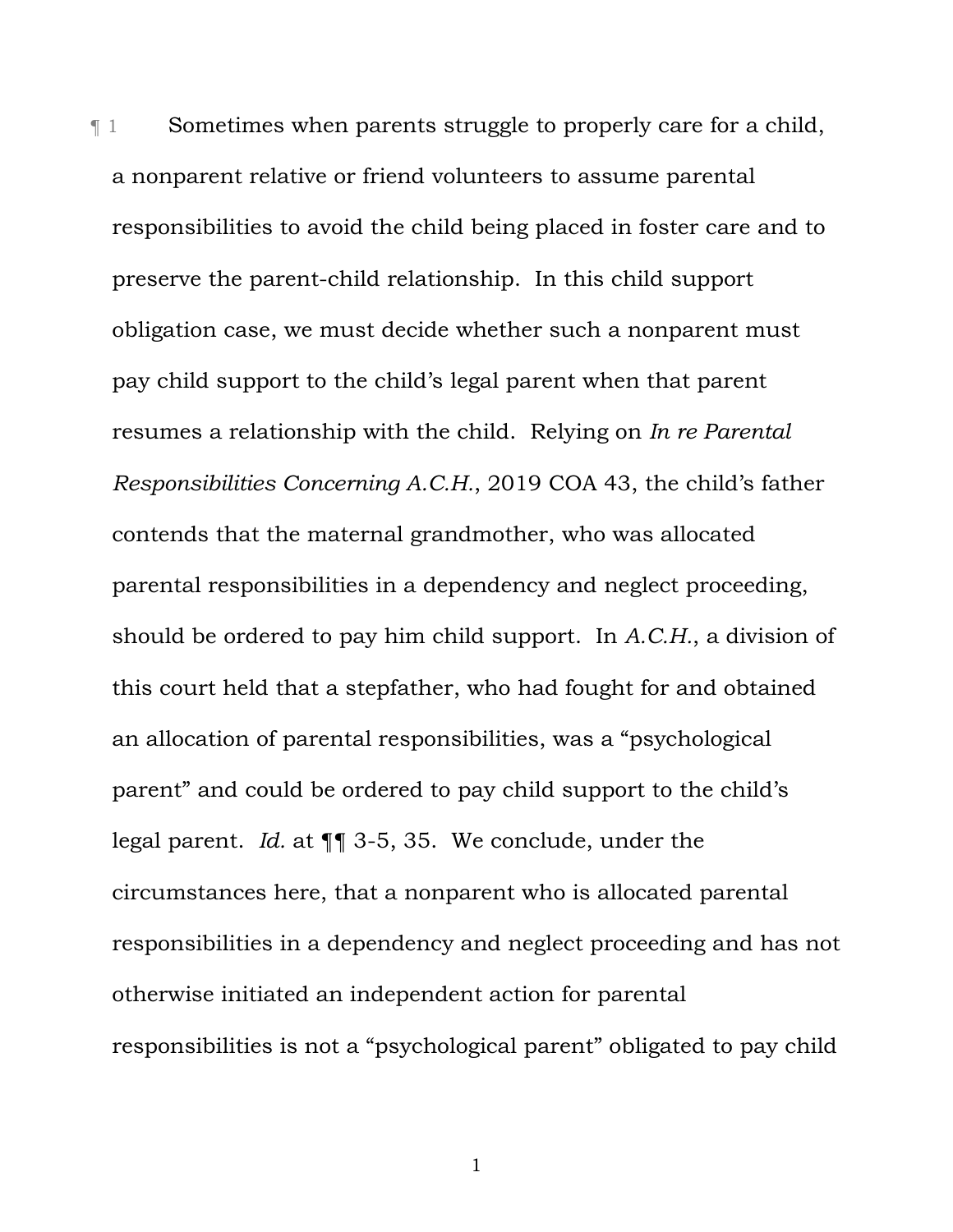support to a legal parent. Accordingly, we affirm the district court's order denying father's motion to modify child support.

#### I. Relevant Facts

¶ 2 Bryon Almon Flanders (father) and Kayla Ann Bergeson-Flanders (mother) were married and share one child together. When their marriage ended in 2011, the parties agreed to name mother the child's primary residential parent and sole decisionmaker. The court approved and incorporated this agreement into the dissolution decree.

¶ 3 In 2013, the State initiated a dependency and neglect proceeding against the parents. Through that case, the juvenile court ultimately allocated parental responsibilities for the child to mother, and the order was then certified into this dissolution case. ¶ 4 In 2015, the State initiated another dependency and neglect action concerning the child. At the end of the proceeding, the juvenile court found both parents unfit and allocated parental responsibilities to Lori J. Moore (maternal grandmother) because she was "able to provide the stability, consistency, nurturing and safety" that was in the child's best interests. After the order was certified into this dissolution case, the court ordered father (and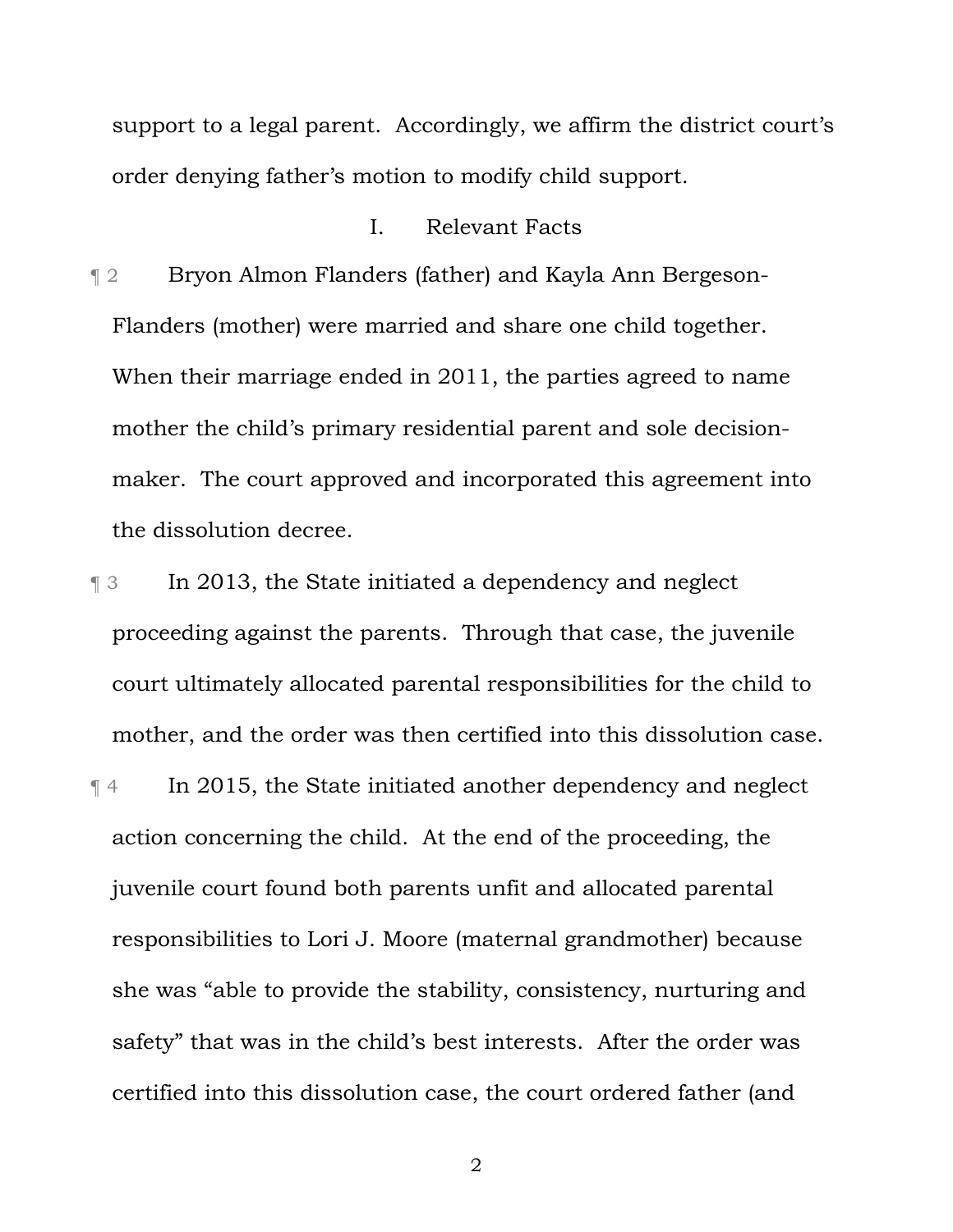mother) to pay maternal grandmother monthly child support based on a calculation that considered the parents' financial information.

¶ 5 In 2018, maternal grandmother reintroduced the child to father, who had become sober and was living a stable life. In June 2019, father filed a motion to modify parental responsibilities, seeking parenting time every other weekend and sole decisionmaking authority. He subsequently filed a motion to modify child support. In it, he asked the district court to find that maternal grandmother was a "psychological parent" under *A.C.H.*, and, thus, a "parent" under section 14-10-115, C.R.S. 2021, who could be ordered to pay child support. He also asked the court to require maternal grandmother to disclose her current financial information so that child support could be recalculated and paid to him.

¶ 6 In July 2020, the district court conducted a hearing at which father, mother, maternal grandmother, and a child and family investigator (CFI) testified. Maternal grandmother objected to father having sole decision-making authority and to father's proposed parenting time schedule for the summer months, but she did not otherwise object to father maintaining a relationship with the child. The CFI testified that the child liked visiting with mother and father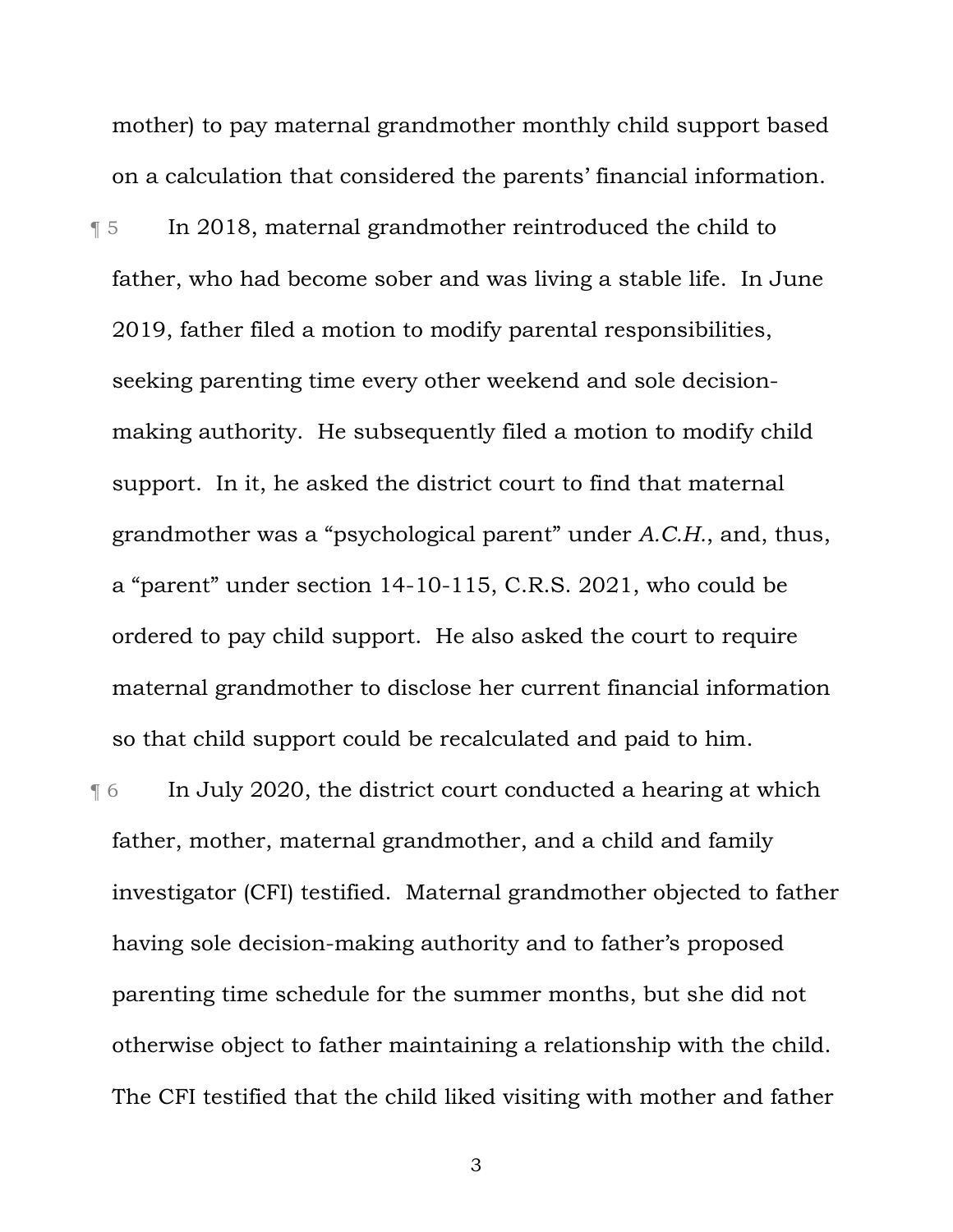but wished to continue living with maternal grandmother. The CFI opined that it would not be in the child's best interest to give father sole decision-making authority.

¶ 7 In a detailed written order, the court granted father's motion to modify parenting time in part. It left sole decision-making responsibility with maternal grandmother, but it granted father parenting time every other weekend during the school year, as well as on alternating holidays and during designated school breaks.

¶ 8 Shortly thereafter, father moved for reconsideration and clarification of the modification order under C.R.C.P. 60(b), arguing that the court had neglected to rule on his motion to modify child support. He asserted that because maternal grandmother "sought, fought for, and [had] been granted parental rights . . . as consistent with" *A.C.H.*, she should be ordered to pay him child support. The district court denied father's C.R.C.P. 60(b) motion, ruling that

> [t]he instant case is markedly different from *A.C.H.* and its progeny in all these significant respects. In the instant matter, [maternal] [g]randmother has a formal legal relationship that arises from a dependency and neglect proceeding involving [f]ather and [m]other. . . . Thus, case law imposing obligations on caregivers as a result of psychological parent status are inapposite. Second, [maternal]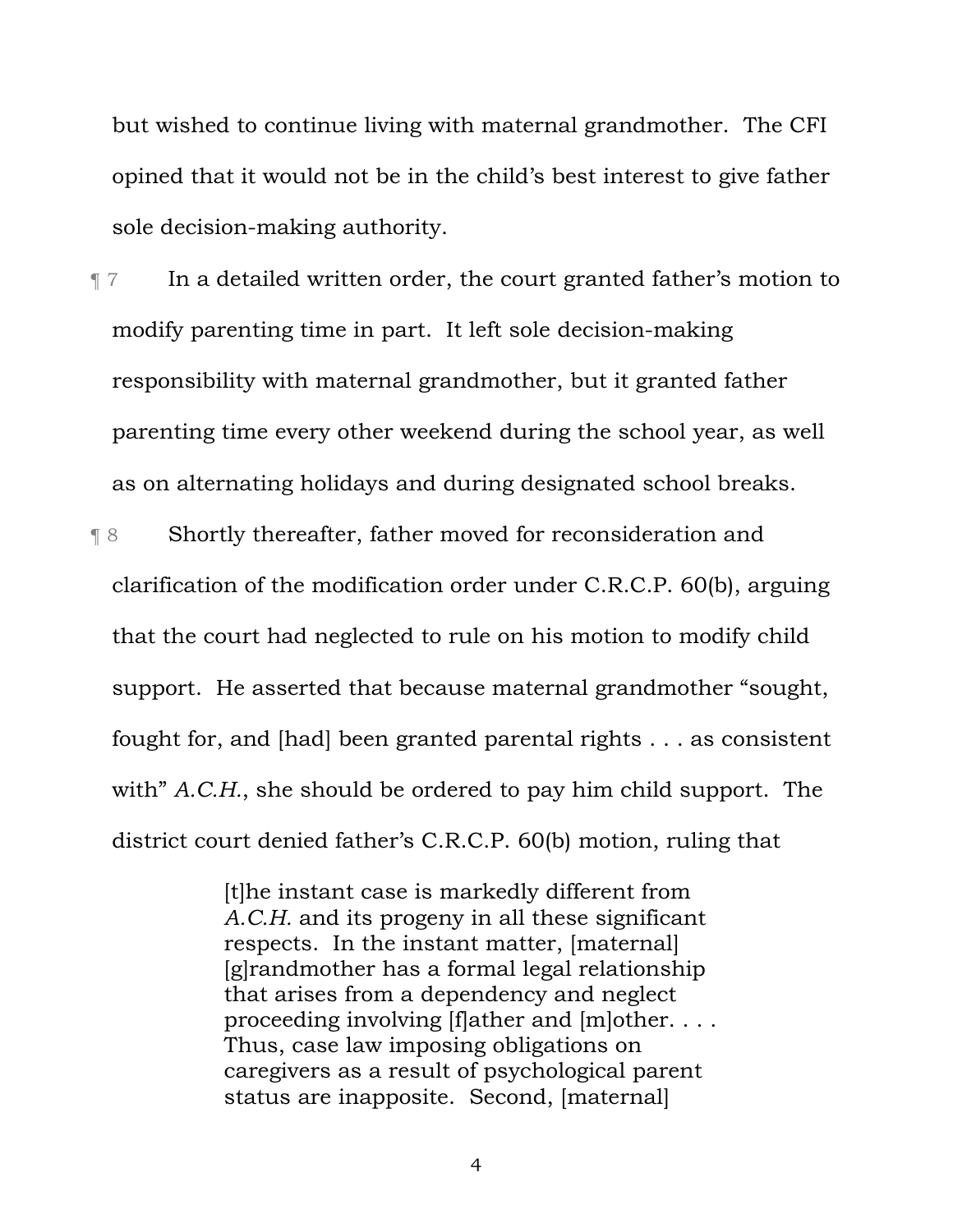[g]randmother did not initially seek her legal relationship to the [c]hild.Rather, it was formed because [maternal] [g]randmother agreed to become the [c]hild's temporary guardian in 2015 while [m]other and [f]ather, who were both deemed unfit to parent the [c]hild, worked a treatment plan established by the [State]. The temporary guardianship arrangement was made permanent [in] 2016, when the [d] istrict [c] ourt found that both ... parents remained unfit, noting that [f]ather "[had] not participated in the case nor attempted to comply with the treatment plan. Respondent [f]ather . . . has not seen the child in years and has no relationship with the child. . . ." Finally, [maternal] [g]randmother has not lost or relinquished physical custody of the [c]hild, and this [c]ourt is not called upon to determine whether a duty of support outlives the termination of the day-to-day caregiving. Rather, [maternal] [g]randmother retains majority parenting time and is *de facto*  undertaking financial responsibilities by providing for the [c]hild's daily needs.

Father appeals.

# II. Child Support

¶ 9 Father contends that the district court erred by refusing to

order maternal grandmother to pay her fair share of child support

under section 14-10-115, consistent with *A.C.H.* We disagree.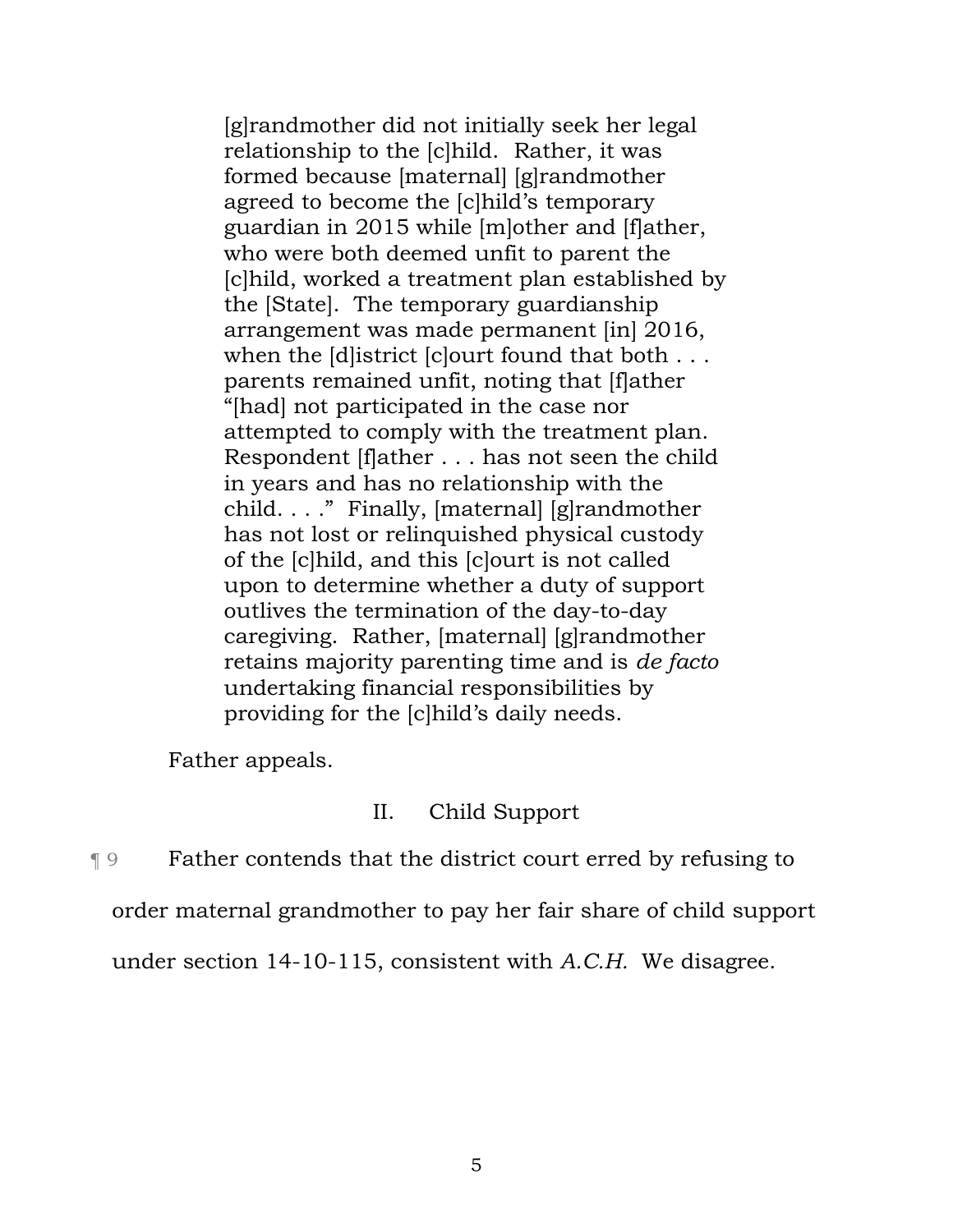#### A. Standard of Review

¶ 10 We review a district court's child support decision for an abuse of discretion and its application of the proper legal standard de novo. *In re Marriage of Tooker*, 2019 COA 83, ¶ 12. A court abuses its discretion if its decision is manifestly arbitrary, unreasonable, or unfair, or misapplies the law. *In re Marriage of Boettcher*, 2018 COA 34, ¶ 6, *aff'd*, 2019 CO 81.

### B. Discussion

- **The issue presented here is a narrow one whether maternal** grandmother, who received parental responsibilities through a dependency and neglect proceeding, is a "psychological parent" under *A.C.H.* and therefore a "parent" under section 14-10-115 who can be ordered to pay child support*.*
- ¶ 12 In *A.C.H.*, the father (Hill) and the mother were in a four-year relationship and had one child together. *A.C.H.*, ¶ 3. The mother also had a son, A.F., from a prior relationship, whose biological father had been absent since his birth. *Id.* When the parties broke up, Hill remained an active parental figure in A.F.'s life. *Id.* at ¶ 4. A few years later, the mother requested permission to move to Texas and petitioned the court for an allocation of parental responsibilities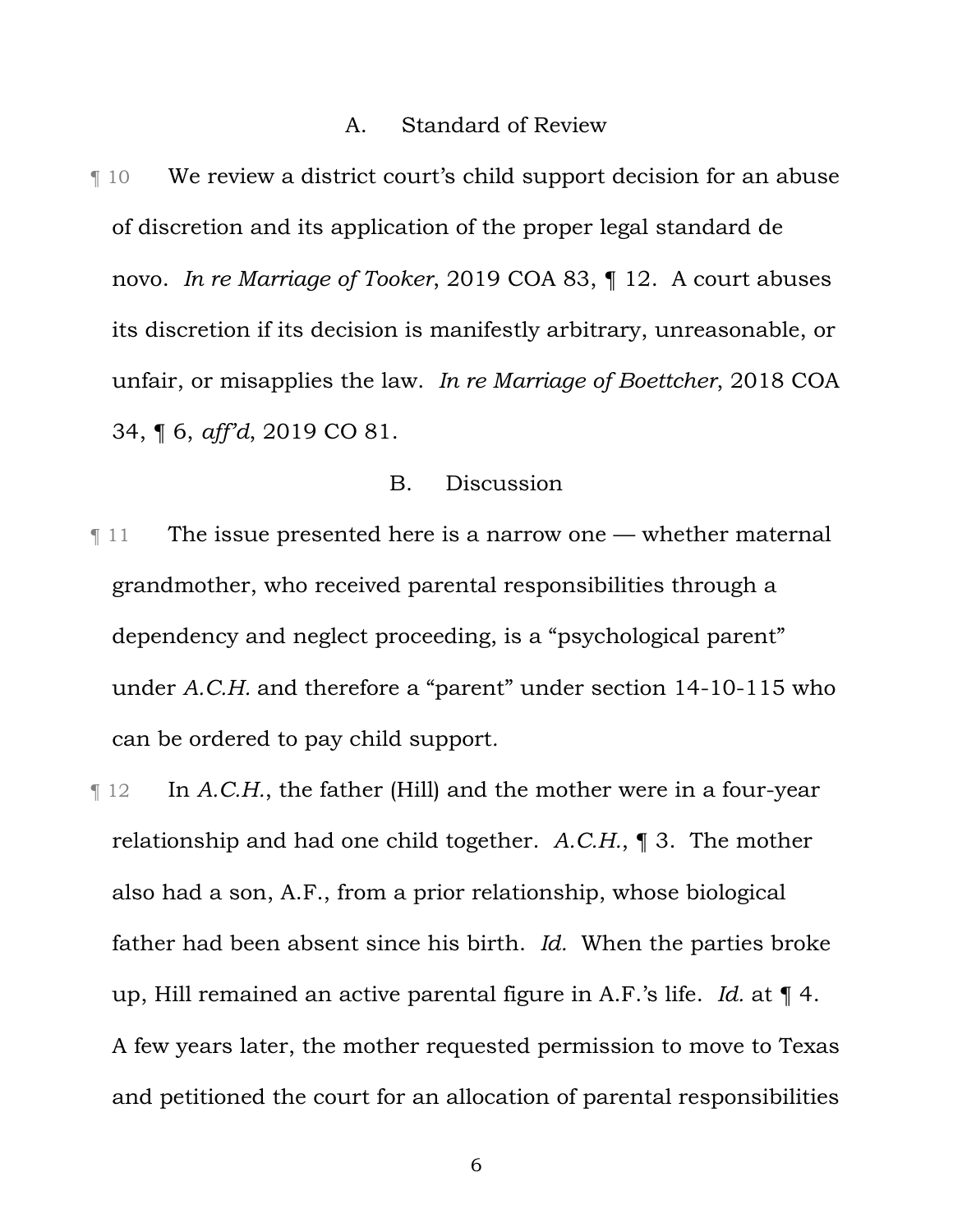for her child with Hill. *Id.* at ¶ 5. Hill countered with his own petition opposing the mother's relocation, seeking designation as the primary residential parent for both children, arguing that he was A.F.'s psychological parent, asking for child support from mother, and urging that two parental responsibilities evaluators (PREs) investigate. *Id.* at ¶¶ 5-6. The parties later agreed that Hill was A.F.'s psychological parent under section 14-10-123, C.R.S. 2021. *Id.* at ¶¶ 7-8.

¶ 13 Ultimately, the district court allowed the mother to relocate to Texas with the children, granted Hill 107 overnights of parenting time with both children, and awarded joint decision-making responsibility, except that the mother would have the final say with respect to education and extracurricular activities. *Id.* at ¶ 8. Because Hill was not A.F.'s legal father, the court declined to order child support as to A.F., and the mother appealed that ruling. *Id.* at ¶¶ 10-11.

¶ 14 A division of this court reversed the child support ruling, concluding that it could not "embrace a situation in which a psychological parent who fights for and obtains all the same responsibilities of a legal parent does not also assume the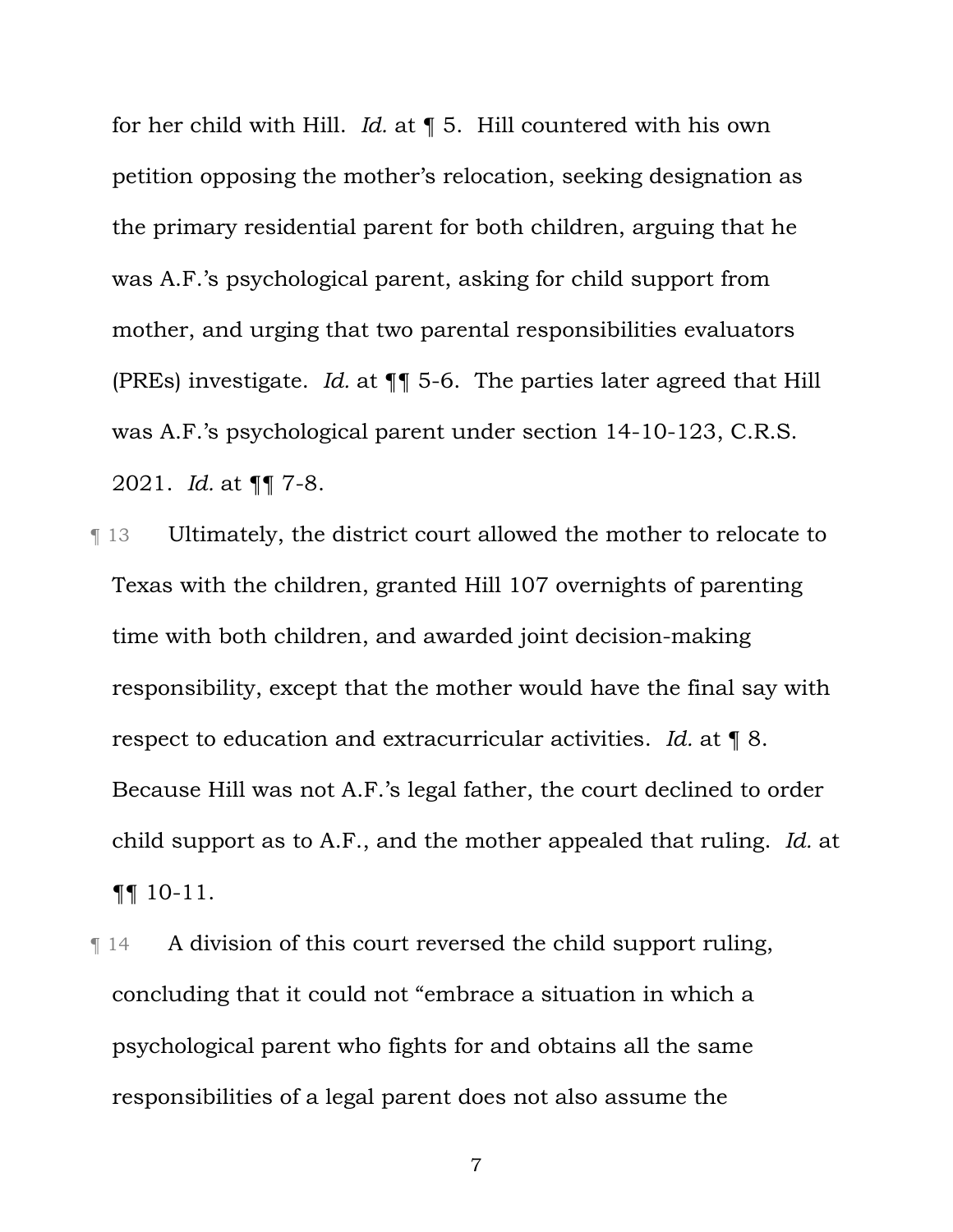responsibility to pay child support." *Id.* at ¶ 33. Critical to its

holding were the following facts:

Hill held himself out as A.F.'s father, almost from birth, by treating him as his own. They lived together as a family for nearly four years, and Hill is the only father A.F. has ever known. And even after the parties broke up, Hill did not take his relationship with A.F. for granted. He exercised equal parenting time with the child for the next six years. When mother wanted to relocate with the child to Texas, he initiated an allocation of parental responsibilities, including a PRE investigation, and, at all times, he insisted that he be named the child's primary parent in Colorado. In the end, after numerous hearings, the court ultimately granted him an order for parenting time and decision-making responsibility for the child.

*Id.* at ¶ 32.

- ¶ 15 Indeed, the division expressly said that its holding was limited to these facts. *Id.* at ¶ 12. And it was careful to emphasize that it was "not creating a new class of stepparent obligors, nor [was] [it] suggesting that the mere existence of a psychological parent-child relationship, on its own, establishes a support obligation." *Id.* at ¶ 36.
- ¶ 16 We are not persuaded that *A.C.H.*'s holding extends to the facts of this case. Unlike Hill, maternal grandmother voluntarily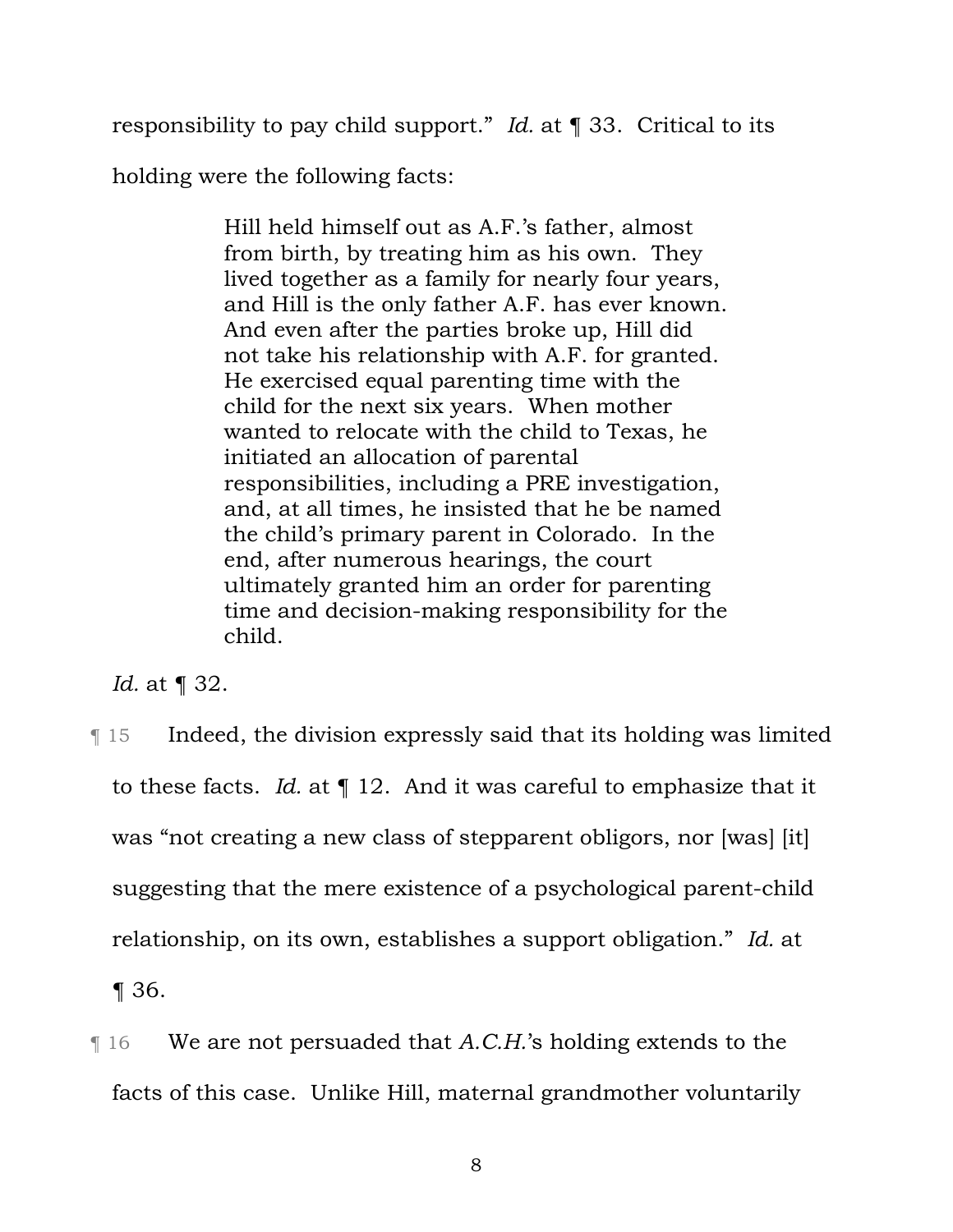assumed parental responsibilities for the child through a dependency and neglect proceeding, not a child custody proceeding under section 14-10-123. The State, under its *parens patriae* authority, is the exclusive party that may initiate a dependency and neglect proceeding with respect to a child. *See L.A.G. v. People in Interest of A.A.G.*, 912 P.2d 1385, 1392 (Colo. 1996); *see also L.G. v. People*, 890 P.2d 647, 654 (Colo. 1995) (explaining that under the Children's Code, the State of Colorado acts as *parens patriae*, or sovereign guardian, to safeguard the interests of vulnerable children within the state; in keeping with this objective, the paramount concern in a dependency and neglect proceeding is to protect the child from any further harm as the result of abuse or neglect); § 19-3-502, C.R.S. 2021 (providing that the People of the State of Colorado, through the relevant county department of human services, may bring an action in dependency and neglect). Contrary to father's assertion, maternal grandmother never sought parental rights, and nothing in the record shows that maternal grandmother fought for permanent custody of the child or did anything more than agree to care for the child pursuant to the juvenile court's order. Nor does the record suggest that maternal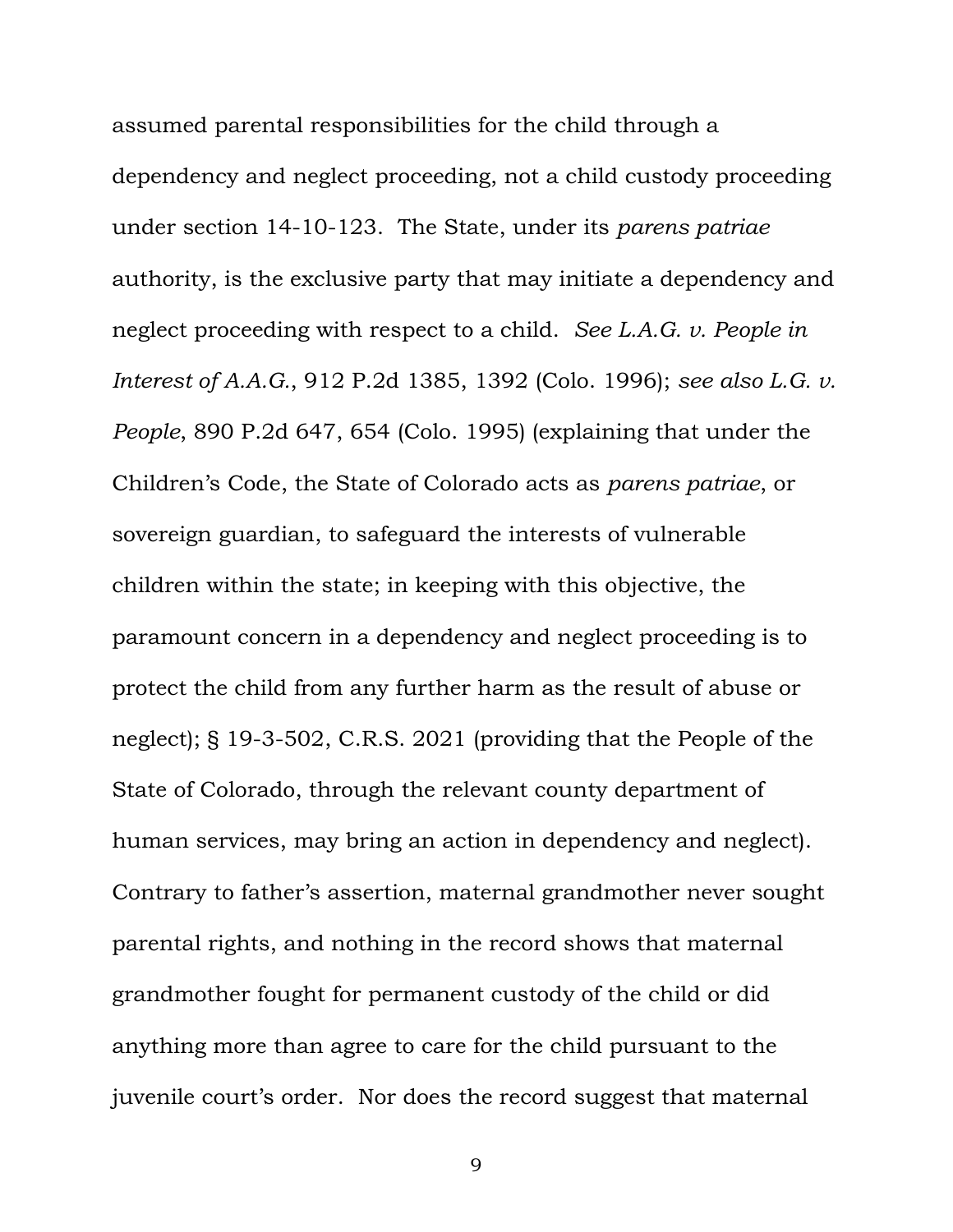grandmother ever held the child out as her own. Thus, maternal grandmother did not, as father argues, independently fight to obtain the same parental responsibilities as a natural or adoptive parent, nor did she pursue an allocation of parental responsibilities as a nonparent under section 14-10-123, C.R.S. 2021. *See A.C.H.*, ¶ 33. Instead, maternal grandmother agreed to provide care and stability for the child because the parents were unfit. *See People in Interest of S.K.*, 2019 COA 36,  $\P$  74 ("An unfit parent is one whose conduct or condition renders him or her unable or unwilling to give a child reasonable parental care.").

¶ 17 We are more persuaded by *People in Interest of P.D.*, 41 Colo. App. 109, 580 P.2d 836 (1978). There, the juvenile court adjudicated the child dependent or neglected as to the natural parents and ultimately terminated parental rights. *Id.* at 111, 580 P.2d at 837.However, the child's legal custodians and presumptive adoptive parents filed an action to dissolve their marriage before adoption proceedings were initiated. *Id.* The husband filed a motion to terminate his custody of the child in the juvenile court because the wife was the child's maternal aunt, wife had been awarded custody in the temporary orders in the dissolution case,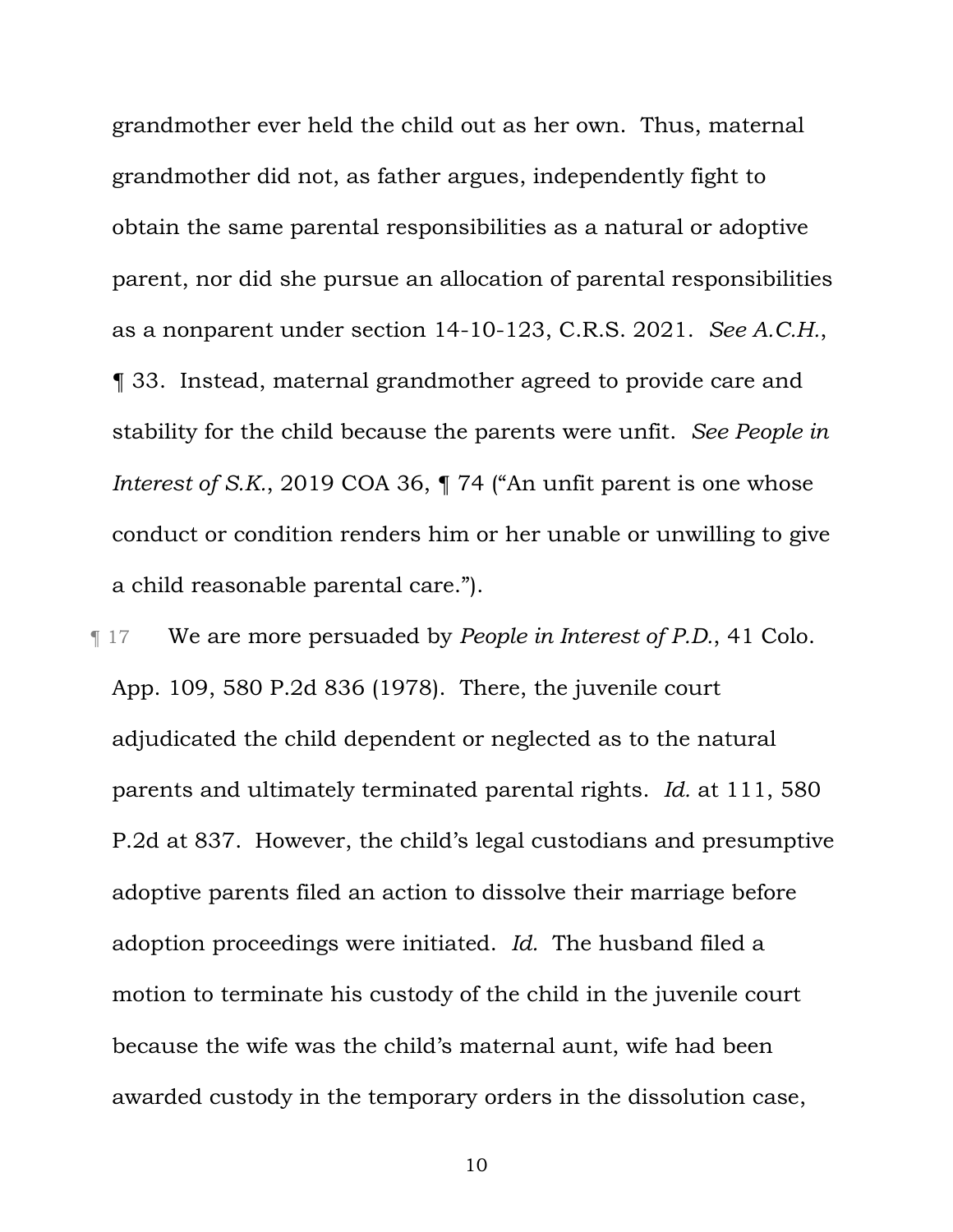and the child had been in wife's sole custody for more than a year. *Id.* The juvenile court denied husband's motion because he was the person who had initiated the dependency and neglect proceeding that caused termination of the natural parents' parental rights. *Id.* In the permanent dissolution order, the district court awarded custody of the child to wife, but it ordered husband to pay child support based on the juvenile court's custody order. *Id.* A division of this court reversed the juvenile court's order and vacated the child support order. The division noted that in a dependency and neglect proceeding, "[o]ne who accepts legal custody of a dependent child does so on behalf of the State," and it held that legal custody "may not be imposed upon an unwilling person who is not the child's parent." *Id.* at 112-13, 580 P.2d at 838. Because the husband had voluntarily accepted legal custody of the child after a dependency and neglect determination and had never sought permanent custody through an adoption proceeding, the juvenile court erred by denying his motion to terminate custody, and the district court erred by ordering child support. *Id.*

¶ 18 Here, as in *P.D.*, maternal grandmother voluntarily accepted legal custody of the child in a dependency and neglect case and has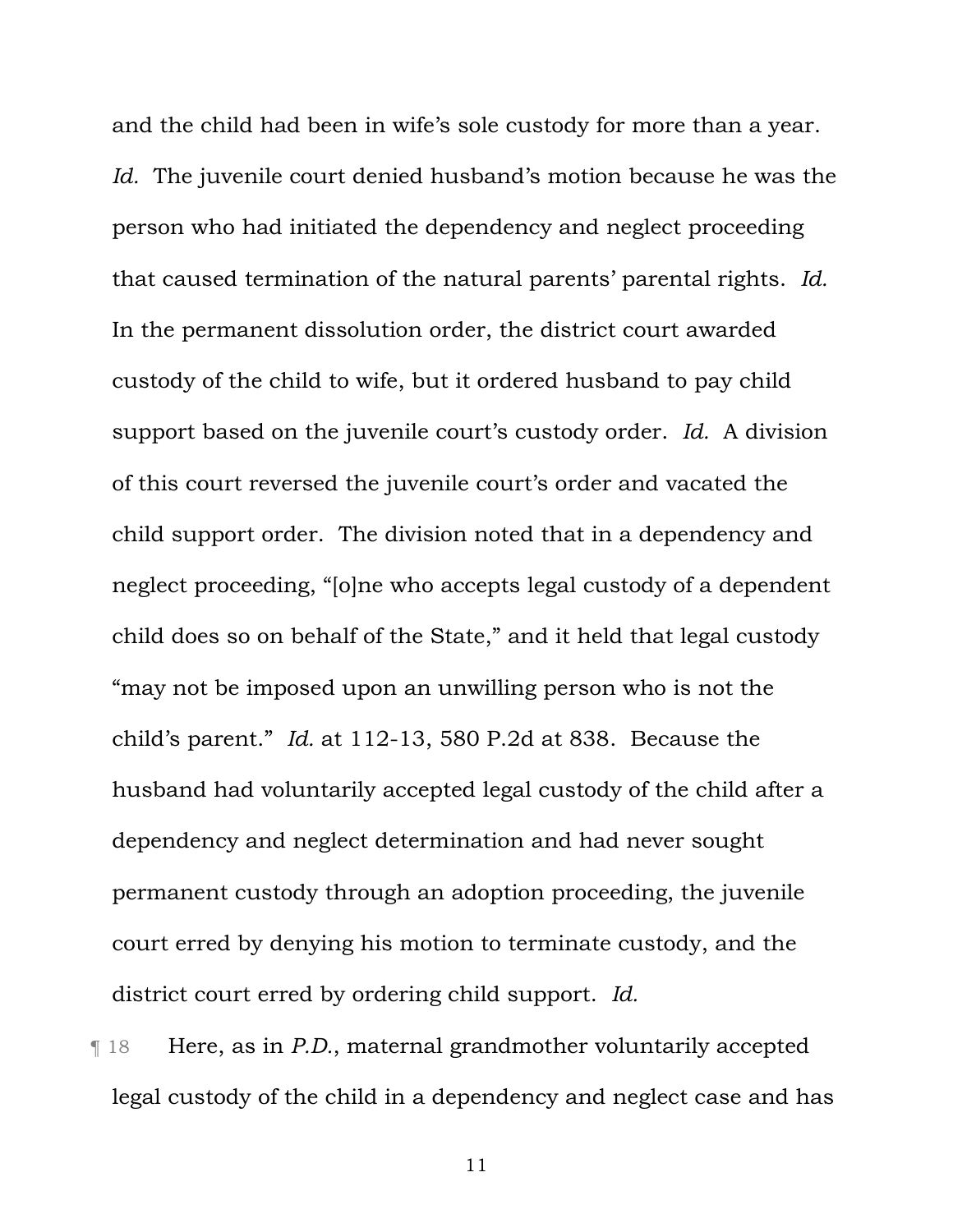never sought permanent custody (or parental responsibilities). *See id.* We hold that maternal grandmother's willingness to assume parental responsibilities caused by mother's and father's parenting deficits did not transform her into a permanent custodian or a psychological parent with an obligation to pay child support under *A.C.H.* Accordingly, we discern no abuse of discretion in the court's order declining to impose a child support obligation on maternal grandmother. *See Tooker*, ¶ 12.

### III. Conclusion

¶ 19 The district court's order is affirmed. JUDGE J. JONES concurs. JUDGE TOW dissents.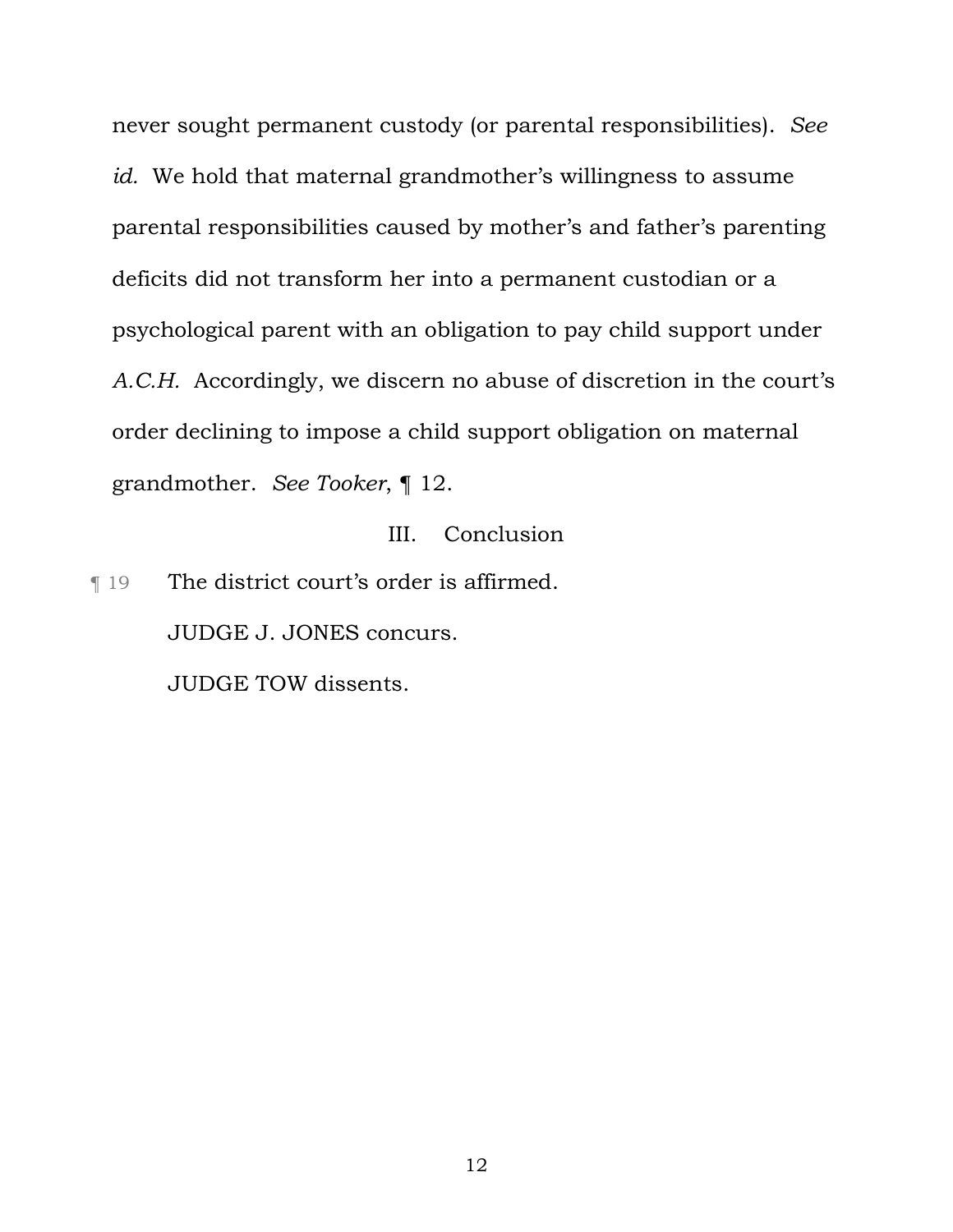JUDGE TOW, dissenting.

- ¶ 20 I do not believe the proper question in this case is whether grandmother is a "psychological parent." Therefore, I must respectfully dissent.
- **Term I agree with, and adopt, the majority's recitation of the facts.** *Supra* Part I.<sup>1</sup> However, because I think it important to a full understanding of the nature of this dispute, I add some contextual background gleaned from the record.
- **Term 22** In his motion to modify child support, father states that grandmother "needs to be obligated for her proper share of the support obligation." At a status conference on this and other pending motions, the district court inquired into the status of the parties' financial disclosures. Father asserted that grandmother was obligated to complete the required financial disclosures, while

 $1$  Of particular note, I do not disagree with the majority's statement that grandmother did not "independently fight to obtain the same parental responsibilities as a natural or adoptive parent, nor did she pursue an allocation of parental responsibilities as a nonparent under section 14-10-123, C.R.S. 2021." *Supra* ¶ 16. That is true so far as it goes, but it ignores grandmother's subsequent litigation posture, in which she has actively fought father's efforts to retake legal custody of the child. However, as I will discuss, I do not think that fact is ultimately dispositive of the matter.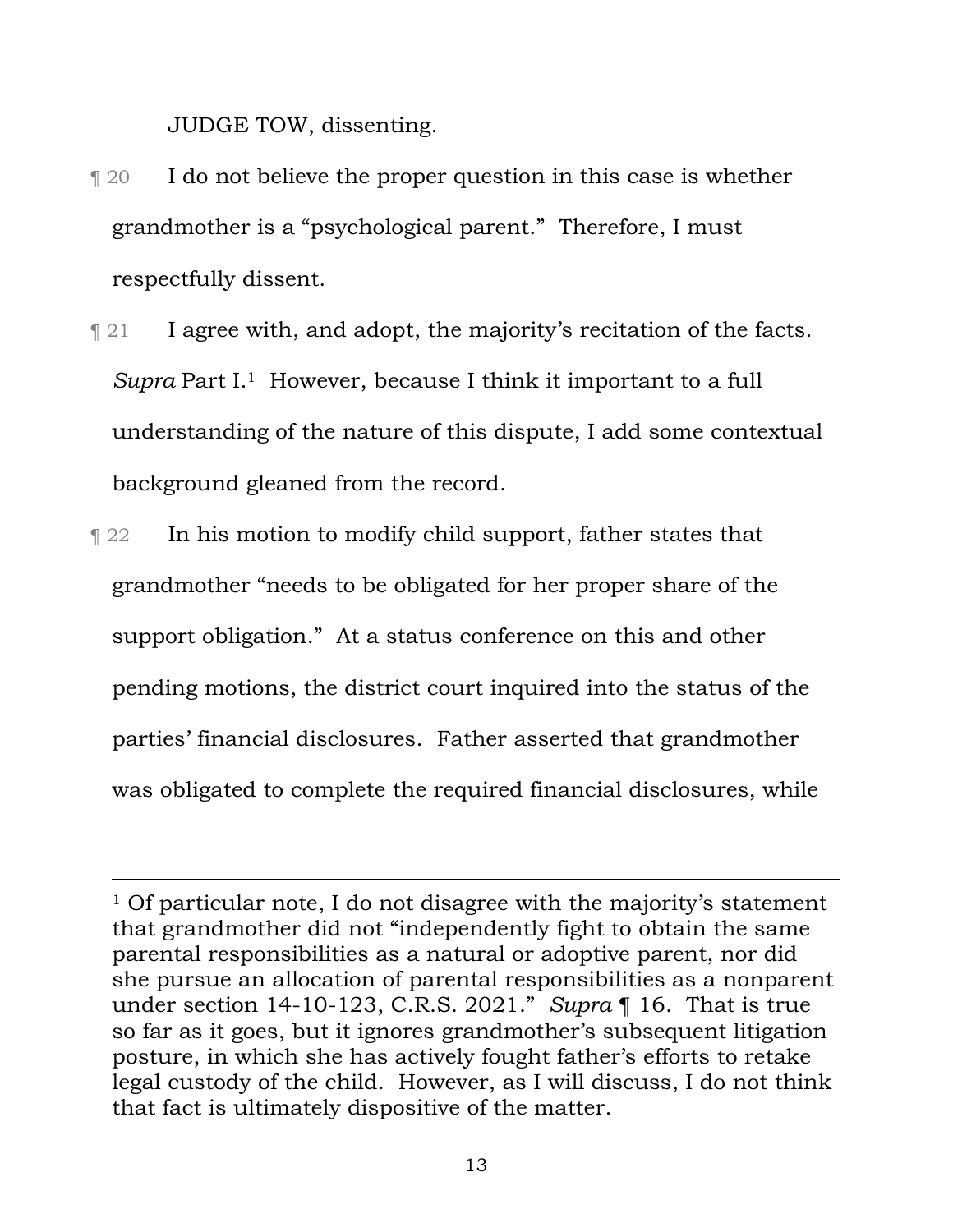grandmother and Weld County Child Support Services (which is an intervenor in the trial court to address child support issues) argued that grandmother could not be required to pay child support and thus need not make any disclosures. The court set a schedule for the parties to brief the issue.2

¶ 23 In his brief in the district court, father argued that grandmother was not merely a guardian but, rather, "she has a full allocation of all of the rights and all of the responsibilities of a parent and asserts them." He continued, arguing that the district court had "the authority to determine that [grandmother], who has sought and been awarded sole allocation of parental *rights* and *responsibilities*[,] owes a 'duty of support' to the child within the meaning of section 14-10-115[, C.R.S. 2021,] and the authority to

<sup>2</sup> After father filed his motion to modify child support, grandmother filed a response requesting "the Court order all parties to submit updated financial information and to recalculate child support after the determination of" the pending motion to modify parenting time. Further, despite being given the opportunity to brief the issue before the district court, grandmother did not do so. (Nor, in fact, did grandmother file an answer brief with this court.) Notably, father does not appear to have asserted in the district court — and does not assert on appeal — that either of these facts constitutes a waiver of grandmother's current arguments opposing her obligation to disclose her financial information.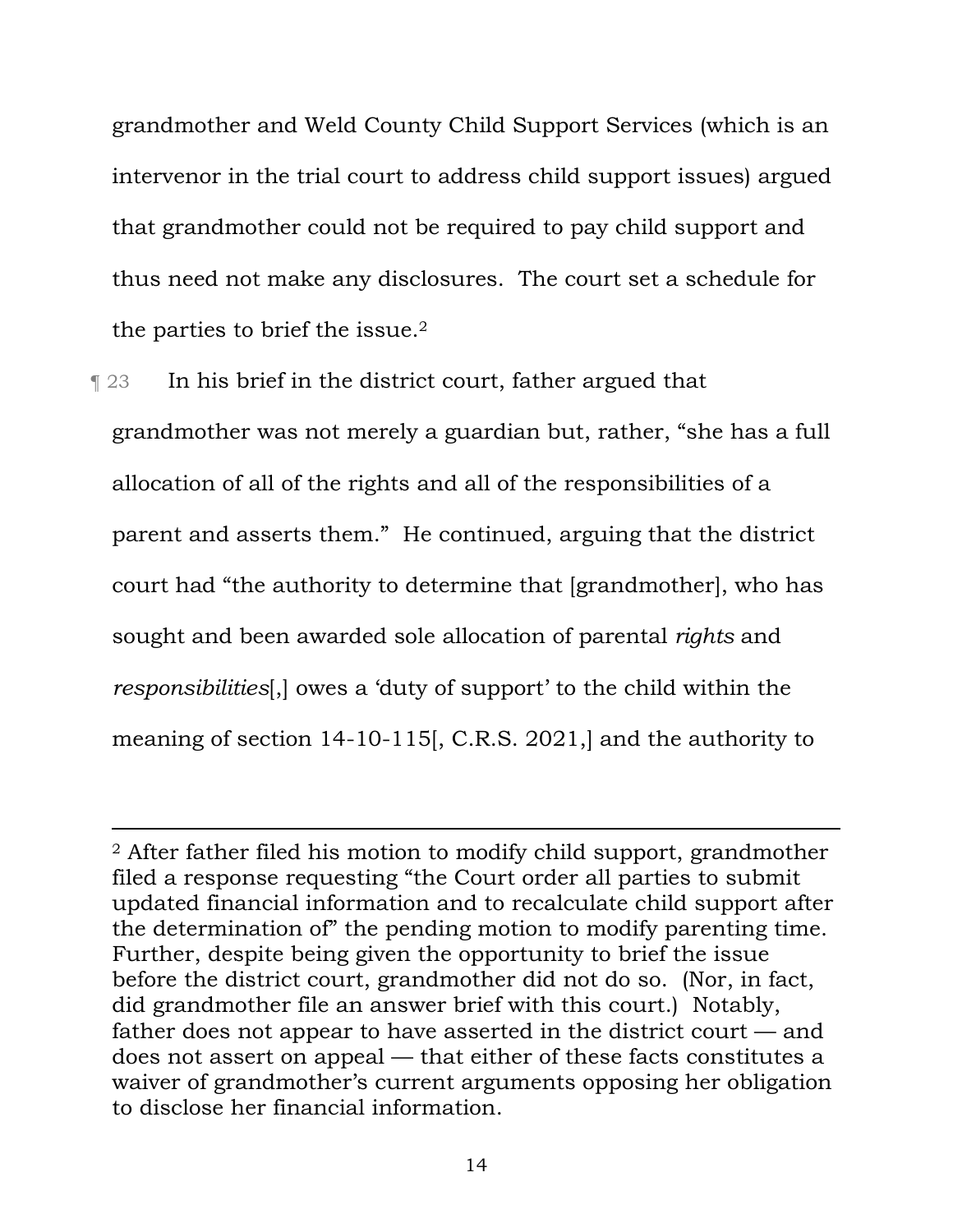impose a child support obligation on [grandmother]." He concluded, "Respondent Father does not assert that this relieves either himself or Respondent mother from their respective support obligations, just that Ms. Moore is *also* responsible for [the child]'s support." In the opening brief on appeal, father reiterates this sentiment, asserting that grandmother "should share in the financial child support obligations for the minor child."

¶ 24 Father's assertions reveal a fundamental misunderstanding of the nature of a child support obligation. Grandmother houses, feeds, and clothes the child — a child for whom she bore no legal responsibility, at least until the court allocated parental responsibilities to her. Any suggestion that she is not bearing any of the financial brunt of caring for this child is simply untenable.

**Terms** 1 Indeed, father's assertion is contrary to the terms of the child support statute. In cases, such as here, where there is not shared physical care,3 the party with whom the child resides is "presumed to spend [their] total child support obligation directly on the

<sup>3</sup> Shared physical care means that both parents have at least ninety-three overnights of parenting time. § 14-10-115(3)(h), C.R.S. 2021.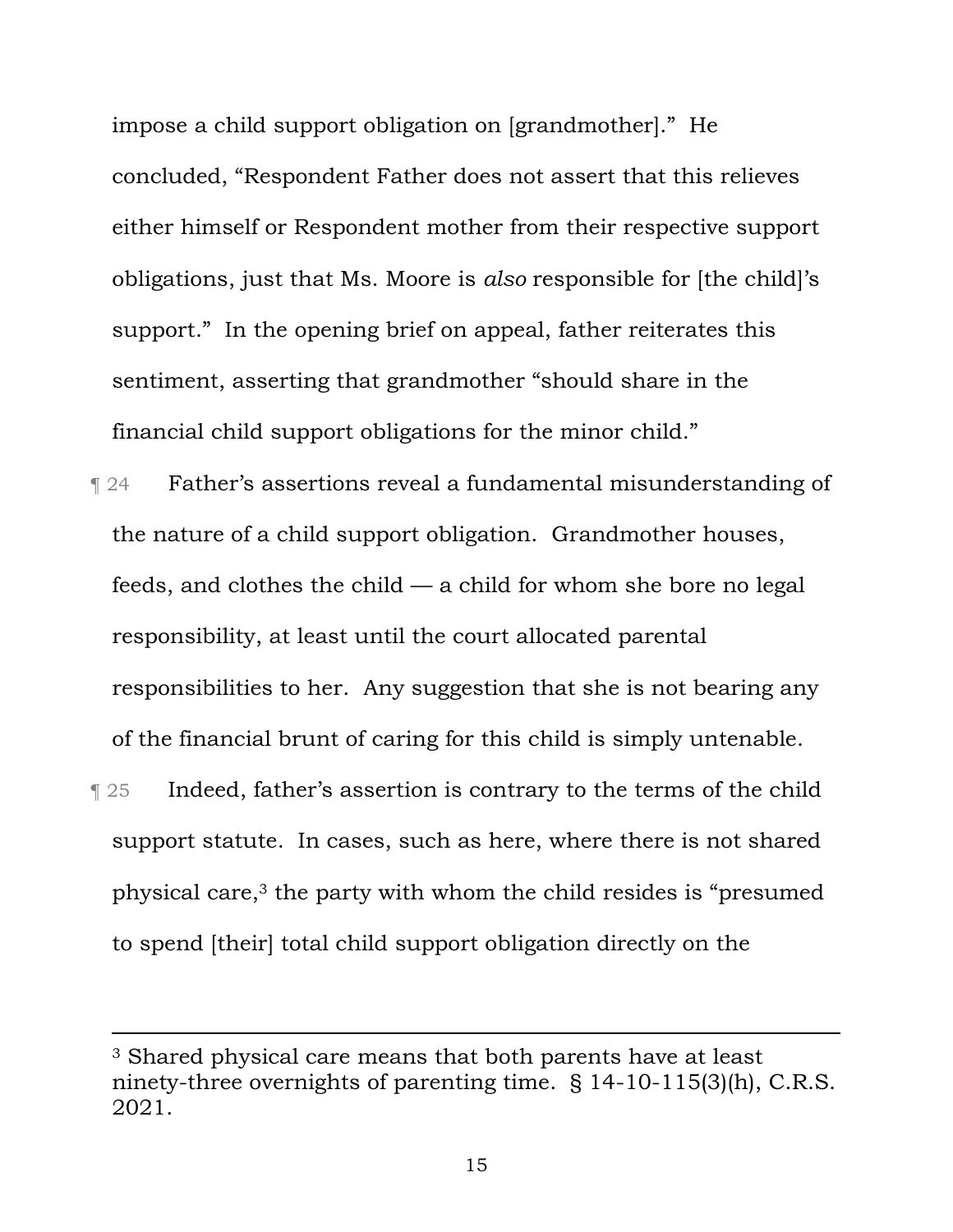children." § 14-10-115(8)(a). Thus, grandmother is satisfying any statutory obligation she may have to support the child.

**T** 26 For this reason, this issue is arguably moot. At heart, father's request is to make grandmother contribute to the support of the child. She is already doing exactly that. Thus, father is already receiving the relief he has requested. *See Tippett v. Johnson*, 742 P.2d 314, 315 (Colo. 1987) (a claim is moot when the relief requested has already occurred). And, given the fact that father has fewer than ninety-three overnights of parenting time, grandmother would not be ordered to pay him child support in any event. *See*  § 14-10-115(8) (providing that, in such circumstances, the parent with whom the child does not live pays their portion of the child support to the parent with whom the child lives).

**That being said, however, father raised two interrelated** threshold issues in the district court: Can grandmother be ordered to financially support the child; and, to that end, can she be required to provide financial disclosures in order to appropriately calculate child support? Thus, to the extent the second issue is the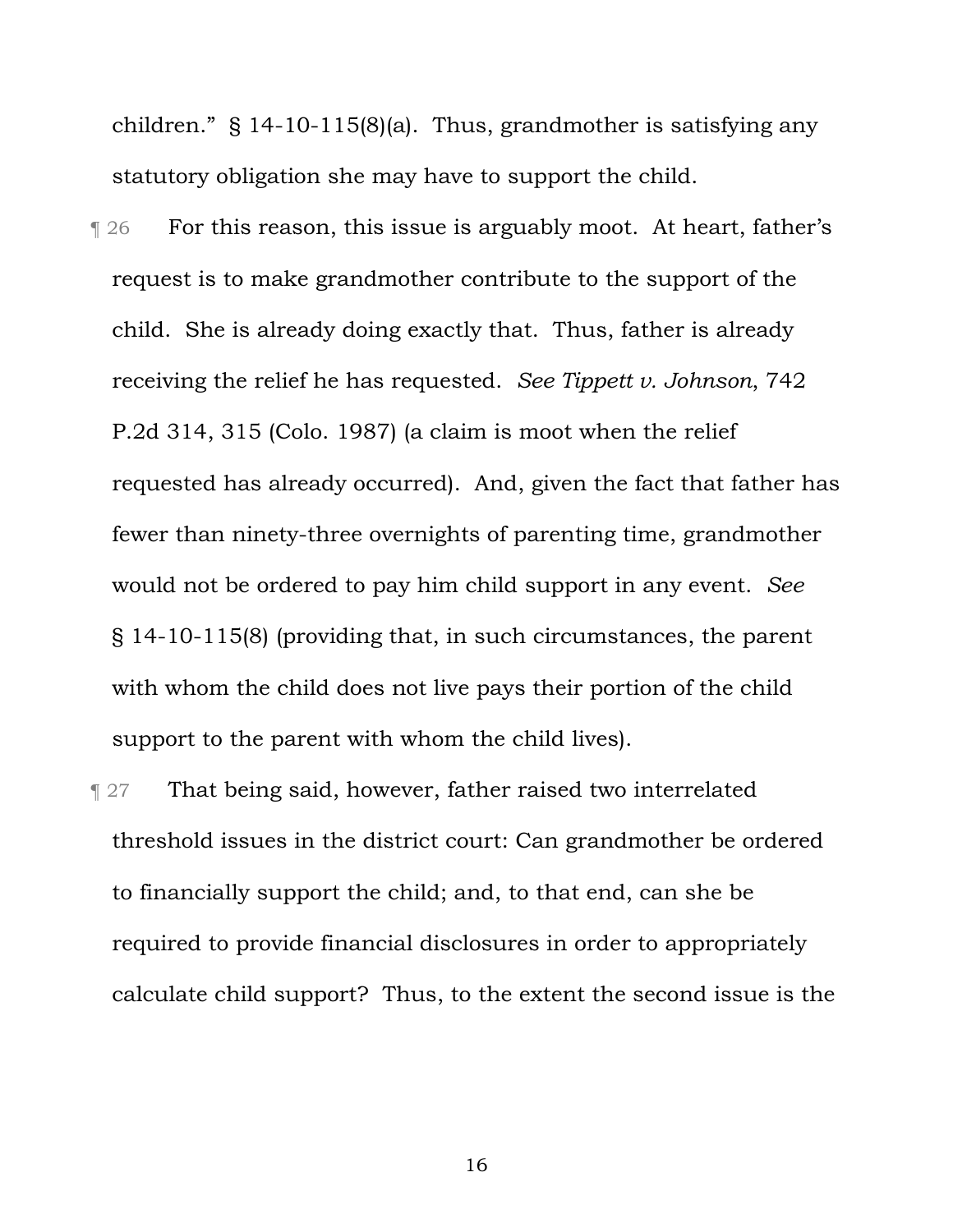gravamen of this dispute, the issue does not appear to be moot.4 In this light, I turn to the merits of the issue.

¶ 28 Here, I must respectfully part ways with my colleagues because, as noted, I do not believe the proper question is whether grandmother is a psychological parent. Initially, it could be argued that father chose to ride the "psychological parent" horse and is therefore stuck with that steed. But, for two reasons, I would disagree. First, the crux of father's argument focuses less on whether grandmother is a psychological parent and more on the fact that grandmother is not a guardian but, rather, a person who has been allocated parental responsibilities — and thus a person on whom the court can impose a support obligation. The psychological parent aspect of father's argument is solely related to the

<sup>4</sup> For example, the total amount of the basic child support obligation is calculated using the parties' combined adjusted gross income. § 14-10-115(7)(b). If the court is required to use grandmother's income, instead of mother's income (as was apparently used in calculating the existing support obligation), the basic support obligation — and, consequently, father's share of that obligation — may well be higher than the present support order reflects. This is particularly true given the fact that, according to father's sworn financial affidavit filed with the court in connection with his motion, his income is quite a bit higher than it was when his existing obligation was calculated.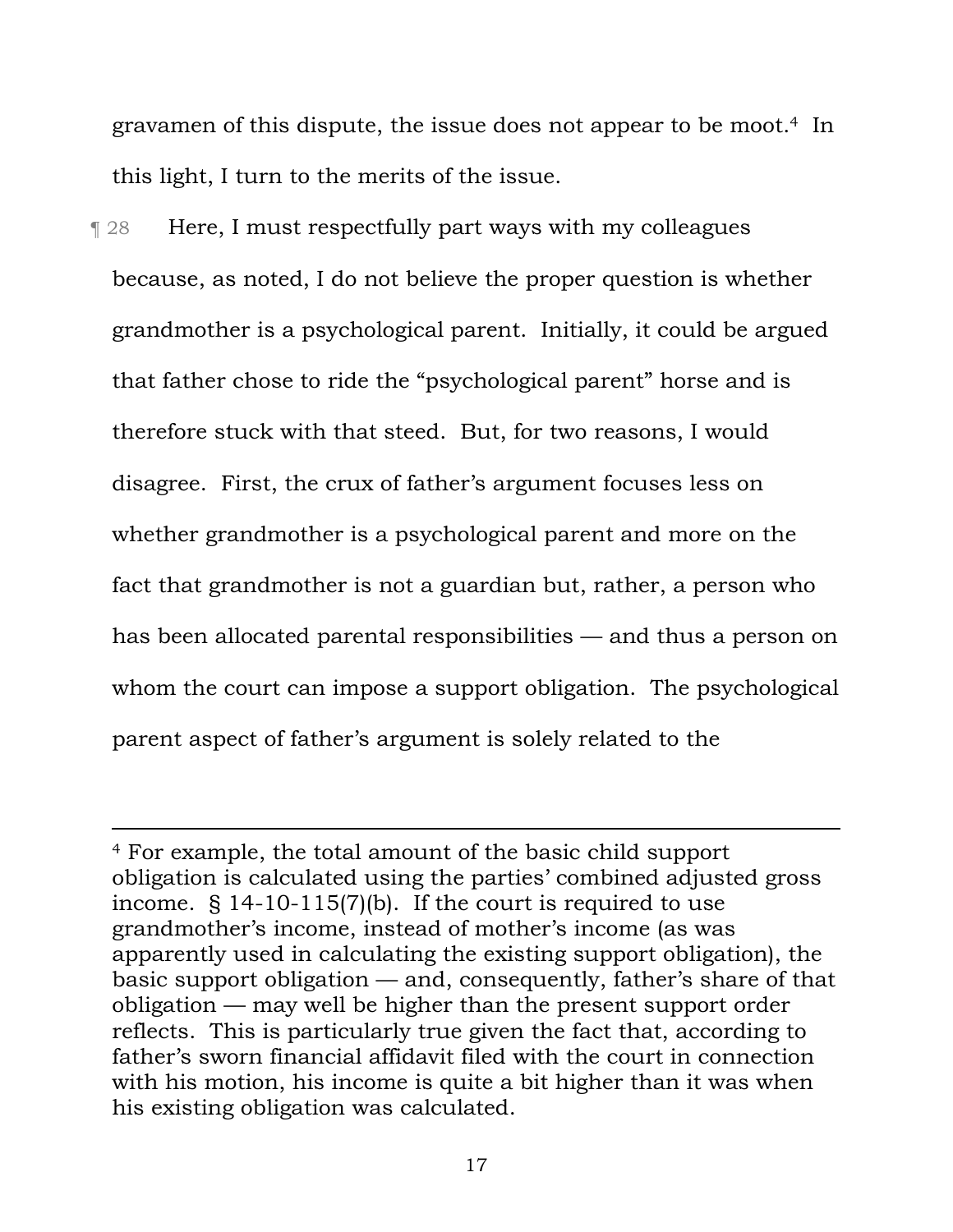application of *In re Parental Responsibilities Concerning A.C.H.*, 2019 COA 43. Second, even if father's argument were so limited, an appellate court "may consider an issue 'antecedent to . . . and ultimately dispositive of' the dispute before it, even an issue the parties fail to identify and brief." *U.S. Nat'l Bank of Or. v. Indep. Ins. Agents of Am., Inc.*, 508 U.S. 439, 447 (1993) (quoting *Arcadia v. Ohio Power Co.*, 498 U.S. 73, 77 (1990)).

¶ 29 The majority, too, places its focus on whether grandmother is a psychological parent. Yet, in my view, the focus on whether grandmother is a psychological parent puts the cart before the horse. The import of a psychological parent relationship is the recognition that curtailing or terminating that relationship will cause harm to the child. *See In Interest of E.L.M.C.*, 100 P.3d 546, 560-61 (Colo. App. 2004). Thus, the question whether one is a psychological parent to a child is related not to whether one should be obligated to support the child but, instead, to whether one is in a position to seek parental rights. *Id.* at 561. Indeed, whether the individual provides support and sustenance to a child is a factor in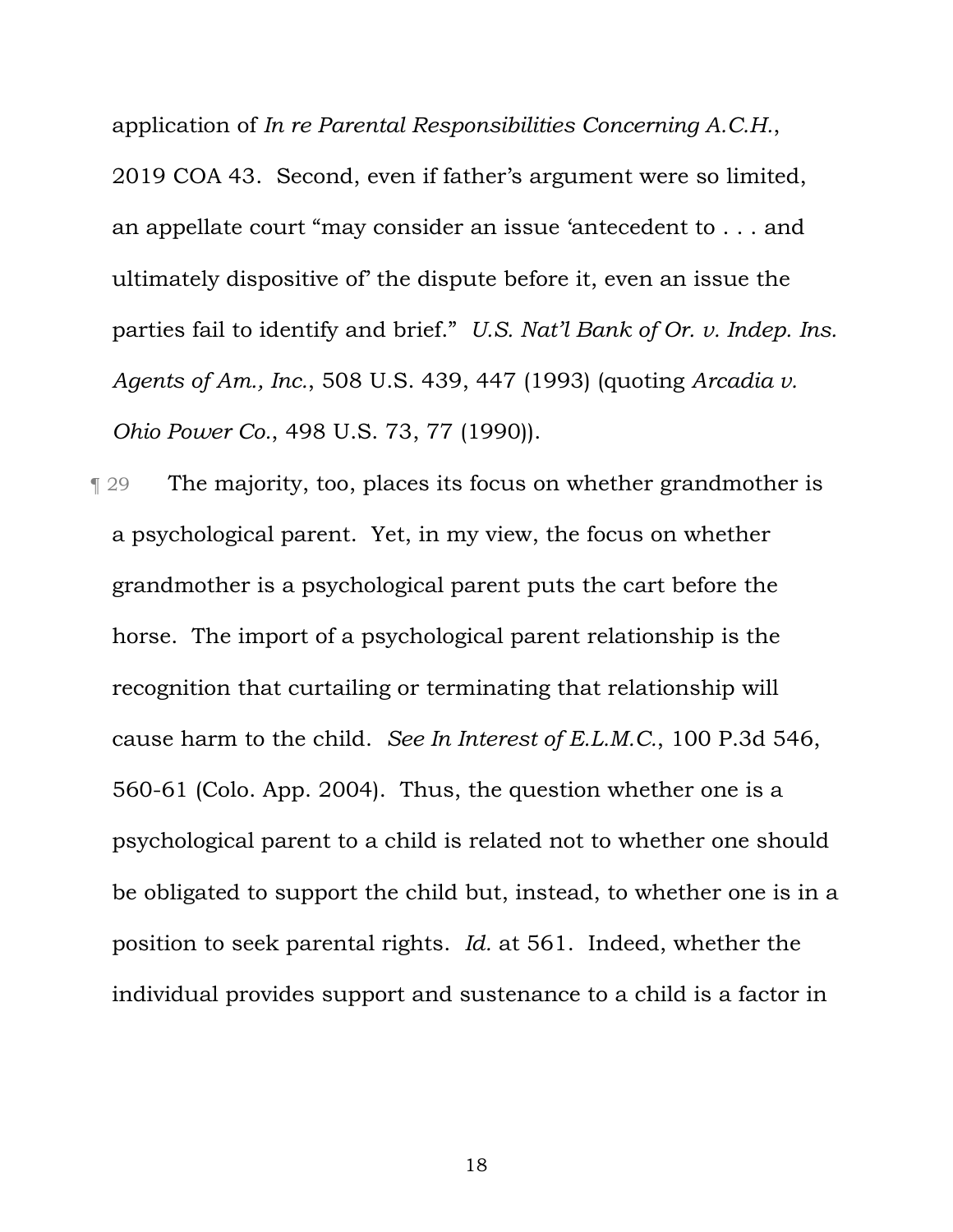determining the existence of a psychological parent relationship, not the other way around. *See id.* at 560.5

- ¶ 30 Rather, I believe the fulcrum on which this dispute pivots is whether grandmother has a legal obligation to support the child. And I believe she does.6
- **The confusion in this area arises from the fact that the child** support statute, § 14-10-115, speaks only in terms of "parents" but does not define that term. *See, e.g.*, § 14-10-115(1)(a)(I) (identifying as a consideration in imposing child support "the ability of parents to pay"); § 14-10-115(1)(b)(I) (providing that child support obligations are calculated "based upon the parents' combined adjusted gross income estimated to have been allocated to the child if the parents and children were living in an intact household"); § 14-10-115(1)(b)(III) (providing that the statute "[a]llocate[s] the amount of child support to be paid by each parent based upon physical care arrangements"). This is not entirely surprising, when

<sup>5</sup> To the extent *In re Parental Responsibilities Concerning A.C.H.*, 2019 COA 43, suggests to the contrary, I respectfully disagree with it.

<sup>6</sup> Again, I also believe grandmother is satisfying that obligation by providing the child with shelter, food, and clothing.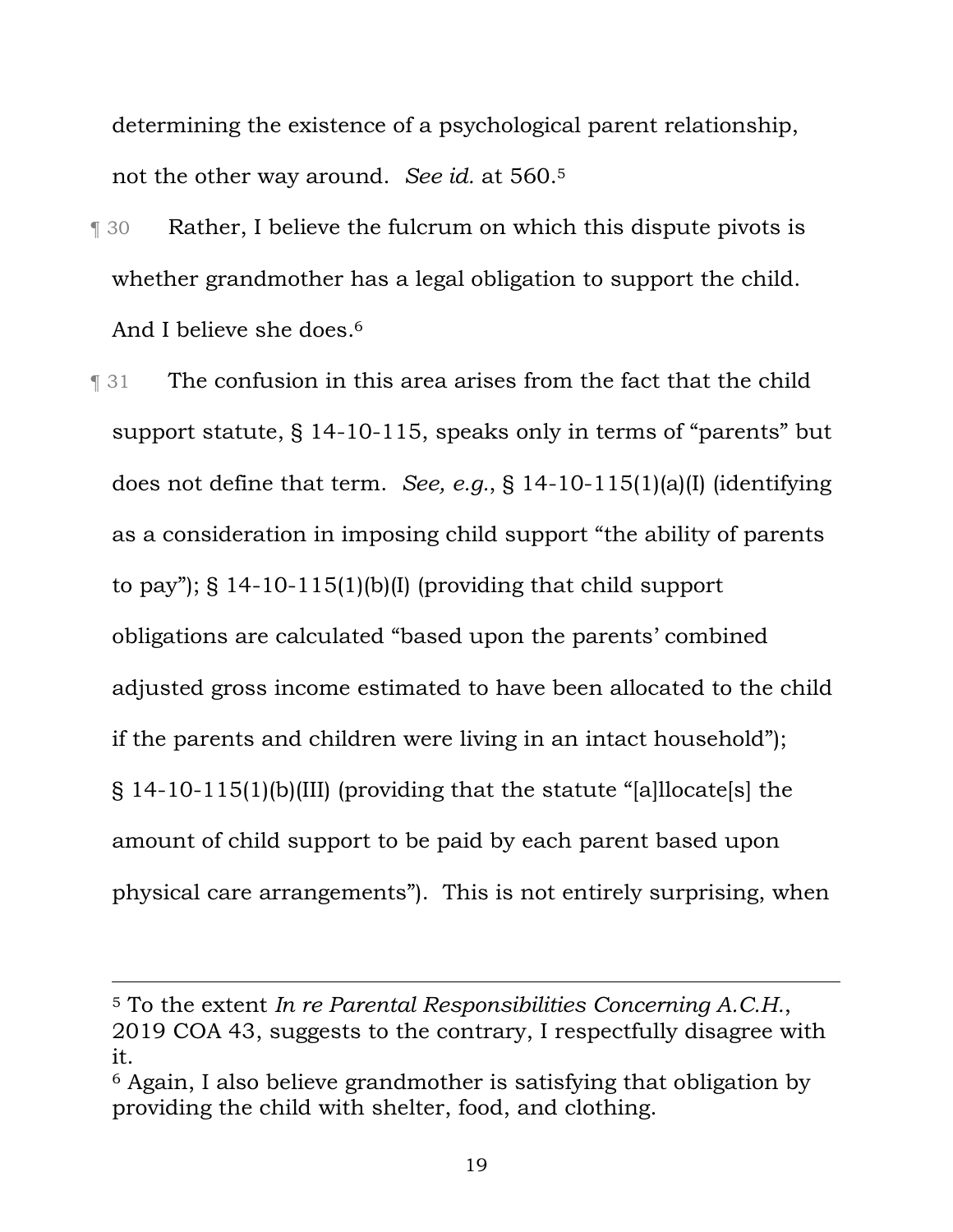one considers that section 14-10-115 is housed in the Uniform Dissolution of Marriage Act (UDMA), §§ 14-10-101 to -133, C.R.S. 2021, which governs, among other things, the allocation of parental responsibilities and establishment of support obligations between divorcing and unmarried parents.

- ¶ 32 But the UDMA is not *limited* to such proceedings. Section 14-10-123, C.R.S. 2021, explicitly permits nonparents to seek an allocation of parental responsibilities in certain circumstances. *See*  § 14-10-123(1)(b)-(d). Unlike section 14-10-115, section 14-10-123 contains a definition of parent, incorporating section 19-1-103, C.R.S. 2021. § 14-10-123(1.3)(b). Section 19-1-103(105)(a) defines parent as "either a natural parent of a child . . . or a parent by adoption." Significantly, the legislature did not apply this definition of parent throughout the UDMA, instead choosing to constrain it to section 14-10-123. § 14-10-123(1.3) (providing the definition of parent "[a]s used in this section"). Thus, it appears that the legislature did not intend the term "parent" in other parts of the UDMA, including section 14-10-115, to be so narrow in scope. ¶ 33 This fact becomes clearer when one considers that section 14-
	- 10-115 is not restricted to UDMA proceedings. Rather, the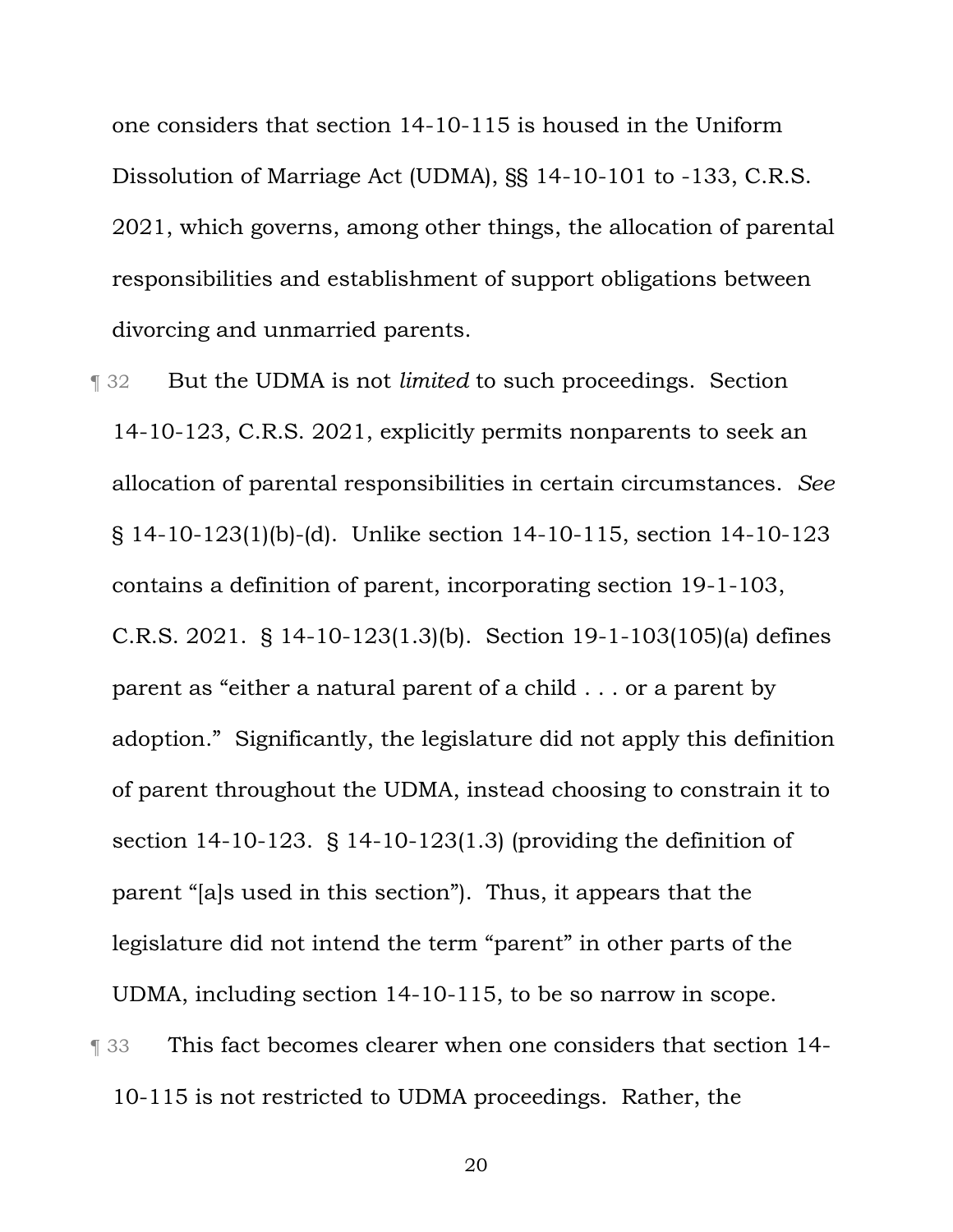provision applies "to all child support obligations, established or modified, *as a part of any proceeding*, including, but not limited to, articles 5, 6, and 10 of this title and articles 4 and 6 of title 19, C.R.S., regardless of when filed." § 14-10-115(1)(c) (emphasis added). Article 6 of title 19, for example, governs "proceedings to compel parents, *or other legally responsible persons*, to support a child." § 19-6-101(1)(a), C.R.S. 2021 (emphasis added). A proceeding under this statute may be initiated "by any person." *Id.* This statute reiterates that establishing or modifying any support order pursuant to this provision is governed by section 14-10-115. § 19-6-106, C.R.S. 2021. In *People in Interest of R.J.G.*, 38 Colo. App. 148, 151, 557 P.2d 1214, 1216 (1976), a division of this court interpreted identical language in this provision's predecessor, section 19-7-101(1), C.R.S. 1973, to permit an order compelling the Denver Department of Welfare, as the legal custodian of a child adjudicated to be "in need of supervision," to pay support.

¶ 34 So what does "parent" mean in the context of a support order established pursuant to section 14-10-115? Clearly, it is not always limited to a natural, legal, or adoptive parent, as it is in section 14-10-123.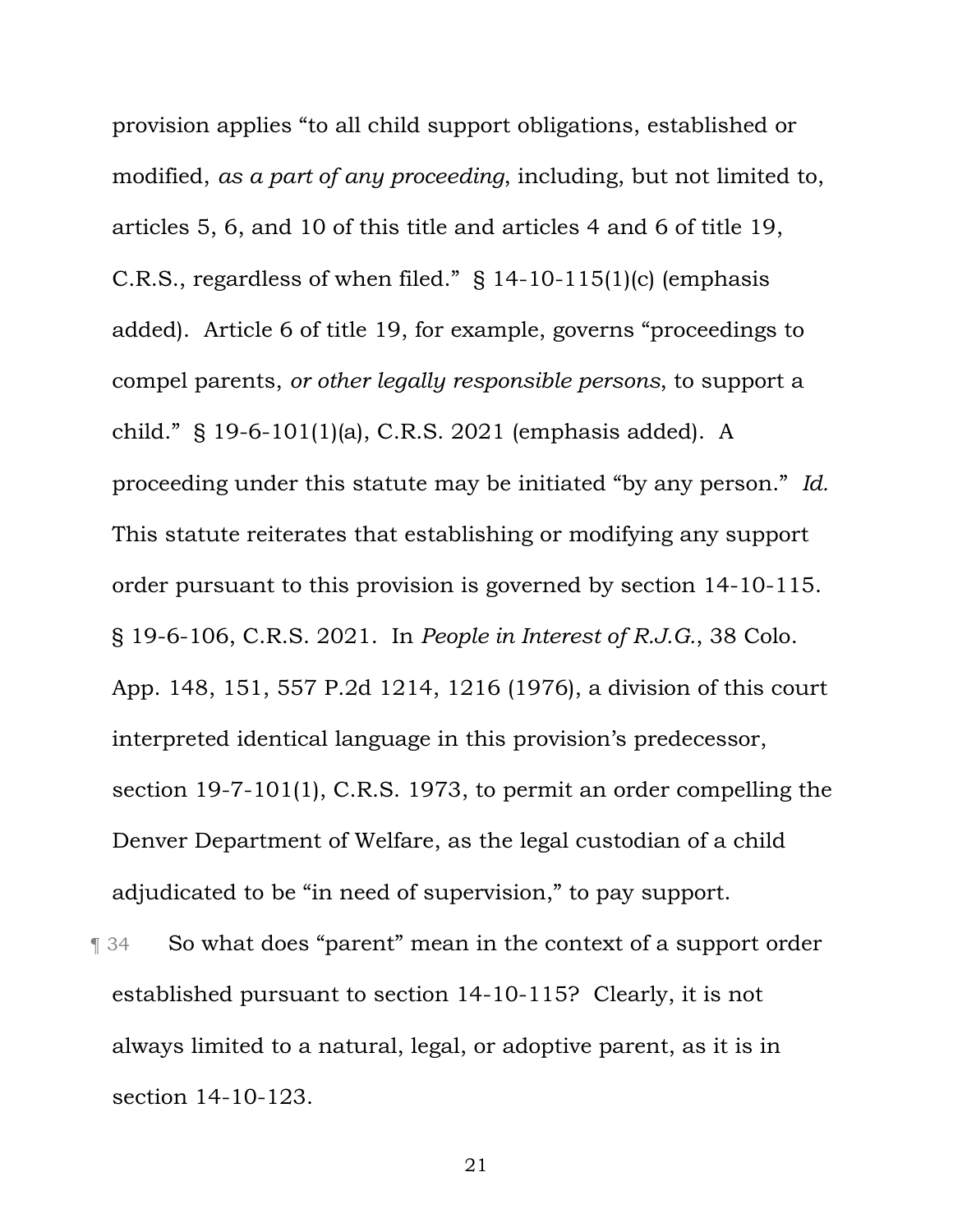¶ 35 Even in proceedings under the UDMA, divisions of this court have imposed obligations on nonparents in certain circumstances. Most recently, in *A.C.H.*, ¶ 2, the division held that "a psychological parent, who fought for and obtained a parenting time and decisionmaking responsibility order for his ex-girlfriend's biological child, can also be ordered to pay child support on behalf of that child."

- ¶ 36 In *In re Marriage of Rodrick*, 176 P.3d 806 (Colo. App. 2007), a husband and wife had been allocated parental responsibilities concerning a friend's child, whom the husband and wife planned to adopt. *Id.* at 809. Before the adoption was finalized, however, husband and wife divorced. *Id.* at 809-10. In the dissolution proceedings, husband asserted that, although he asked for parenting time with the child, neither he nor wife was obligated to pay child support because they were merely guardians of the child. *Id.* at 810.
- **Term 37** A division of this court disagreed. The division held that the allocation of parental responsibilities "established a child support obligation by imposing the duties on husband and wife, described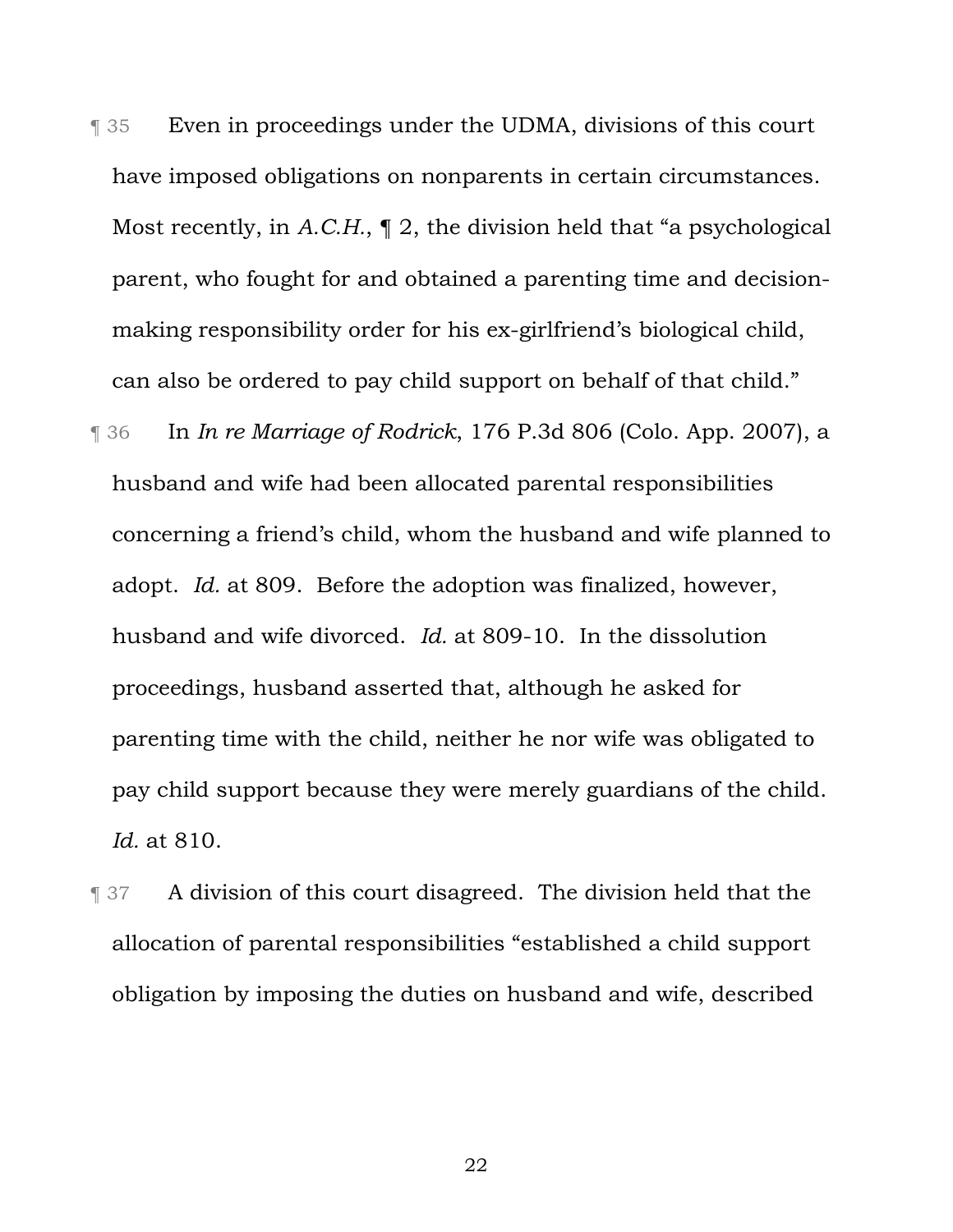in § 19-1-103(73)(a),<sup>7</sup> to provide [the child] with the necessities of life." *Id.* at 812. The division referenced the Children's Code definition of legal custody  $-$  i.e., "the right to the care, custody, and control of a child *and the duty to provide food, clothing, shelter,*  ordinary medical care, education, and discipline for a child." § 19-1-103(94)(a) (emphasis added). While the Children's Code retains the term "custody," the UDMA changed in 1999 to the term "parental responsibilities"; however, the legislature specifically stated that this change would not "modify or change the meaning of the term 'custody' nor . . . alter the legal rights of any custodial parent with respect to the child as a result" of the change. § 14-10- 103(4), C.R.S. 2021.

¶ 38 In other words, the husband and wife in *Rodrick* had an obligation to support the child — to be calculated under section 14-10-115 — not because they were psychological parents, but

<sup>7</sup> At the time of the decision in *In re Marriage of Rodrick*, 176 P.3d 806 (Colo. App. 2007), the Children's Code definition of "legal custody" was codified at section 19-1-103(73)(a), C.R.S. 2007. It was moved to section 19-1-103(94)(a), C.R.S. 2021, without substantive amendment in 2021. Ch. 136, sec. 144, § 19-1-103, 2021 Colo. Sess. Laws 766.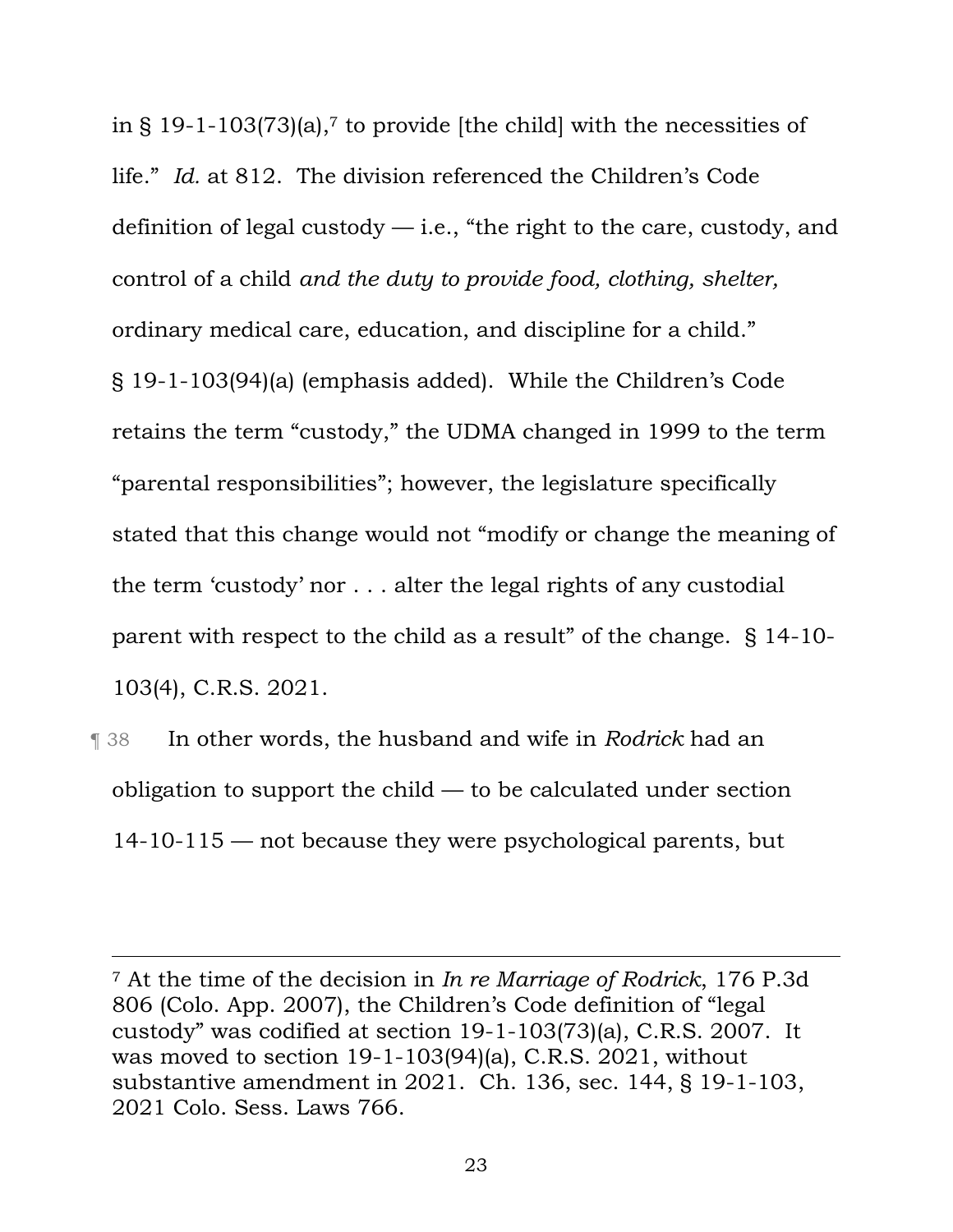because they had legal custody through an allocation of parental responsibilities.

- ¶ 39 Thus, the unifying circumstance in *A.C.H.* and *Rodrick* is not, as suggested by the majority and the division in *A.C.H.*, the status of the nonparent as a "psychological parent" but, rather, the existence of a court order allocating parental responsibilities to the nonparent.
- ¶ 40 In sum, to harmonize section 14-10-115 with the statutes that explicitly incorporate it, I believe it is necessary to conclude that "parent" as used in that section means an individual who is the present recipient of an allocation of parental responsibilities pursuant to section 14-10-123 or who has legal custody as defined in section 19-1-103(94)(a).8
- ¶ 41 Indeed, the obligation to support the child is one if not *the* — fundamental difference between an allocation of parental

<sup>8</sup> Of course, once an allocation of parental responsibilities or an order of legal custody is no longer in effect, the nonparent's obligation to support the child also ceases. *See, e.g.*, *People in Interest of P.D.*, 41 Colo. App. 109, 112-13, 580 P.2d 836, 837-38 (1978) (holding that an individual who had been allocated legal custody of a child through a dependency and neglect case remained free to terminate that custodial relationship and the concomitant duty to support the child).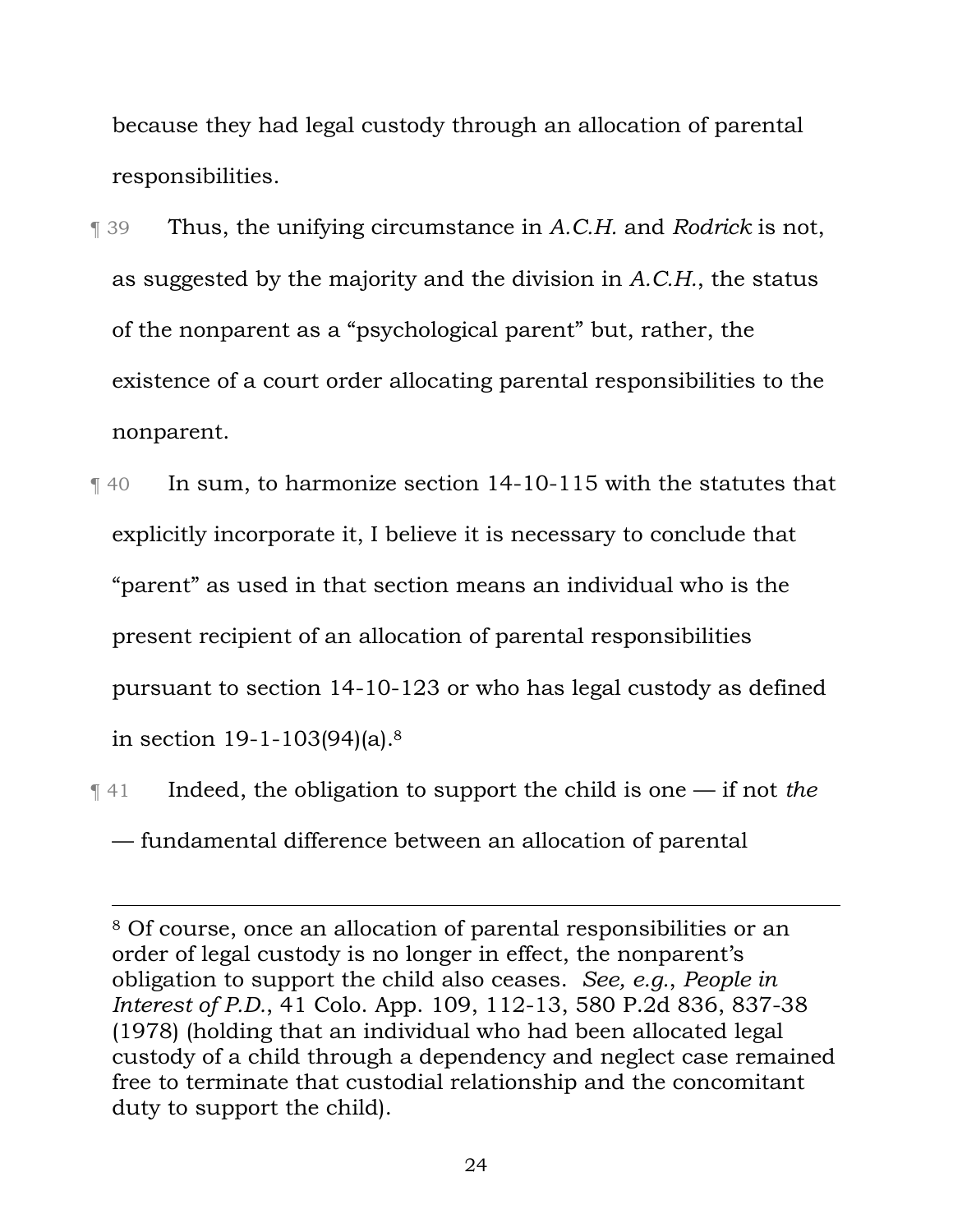responsibilities and a guardianship. *See Sidman v. Sidman*, 240 P.3d 360, 362 (Colo. App. 2009) ("A guardian 'has essentially the same authority and responsibilities with regard to the child as a parent would have, with the exceptions that the guardian typically does not provide the financial resources to support the child . . . .'" (quoting *In re J.C.T.*, 176 P.3d 726, 730 (Colo. 2007))). Notably, the probate code does not incorporate section 14-10-115; to the contrary, it explicitly provides that "[a] guardian need not use the guardian's personal funds for the ward's expenses." § 15-14-209(2), C.R.S. 2021. In this vein, father correctly asserts that the district court's order incorrectly referred to grandmother as the child's guardian.

¶ 42 I also recognize that our supreme court has noted that "the factors considered in determining child support at common law did not include the financial resources of third-parties." *In re Marriage of Nimmo*, 891 P.2d 1002, 1005-06 (Colo. 1995). In doing so, the court cited with approval *In re Marriage of Conradson*, 43 Colo. App. 432, 604 P.2d 701 (1979). The division in *Conradson* had stated, in very broad terms, "[t]he factors to be considered in making a support award do not include the financial resources of a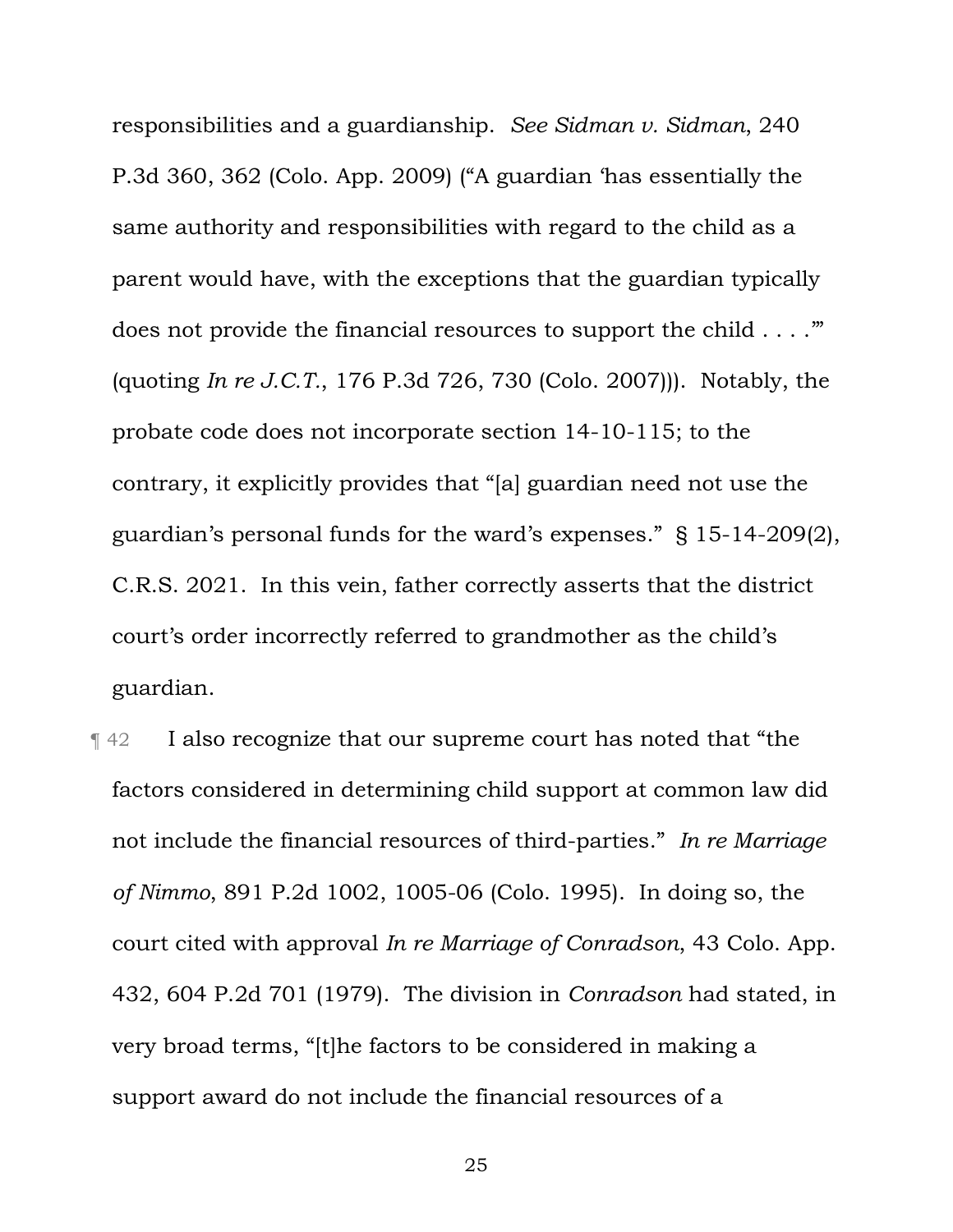non-parent with whom the child is living." *Id.* at 434, 604 P.2d at 703.

¶ 43 However, neither *Nimmo* nor *Conradson* involved a nonparent who had been allocated parental responsibilities or otherwise had legal custody. In *Nimmo*, the issue was whether the father was entitled to discovery of gifts the mother had received from her present husband in order to calculate her income. 891 P.2d at 1004-05. In *Conradson*, a teenager who was living with her aunt had personally sought to enforce the father's child support obligation. 43 Colo. App. at 433, 604 P.2d at 703. The court rejected the father's claim that the aunt had the financial wherewithal to support the child. *Id.* at 434, 604 P.2d at 703. Significantly, the father in *Conradson* was the "custodial parent," the child was merely living with the aunt by consent of the parties, and the aunt had not sought or obtained an allocation of parental responsibilities concerning the child. *Id.* at 433, 604 P.2d at 703.

¶ 44 Unlike the aunt in *Conradson*, grandmother has been allocated parental responsibilities. And one such responsibility is to support the child. The statutory calculation of child support is based on the respective incomes of each parent (as parent is defined